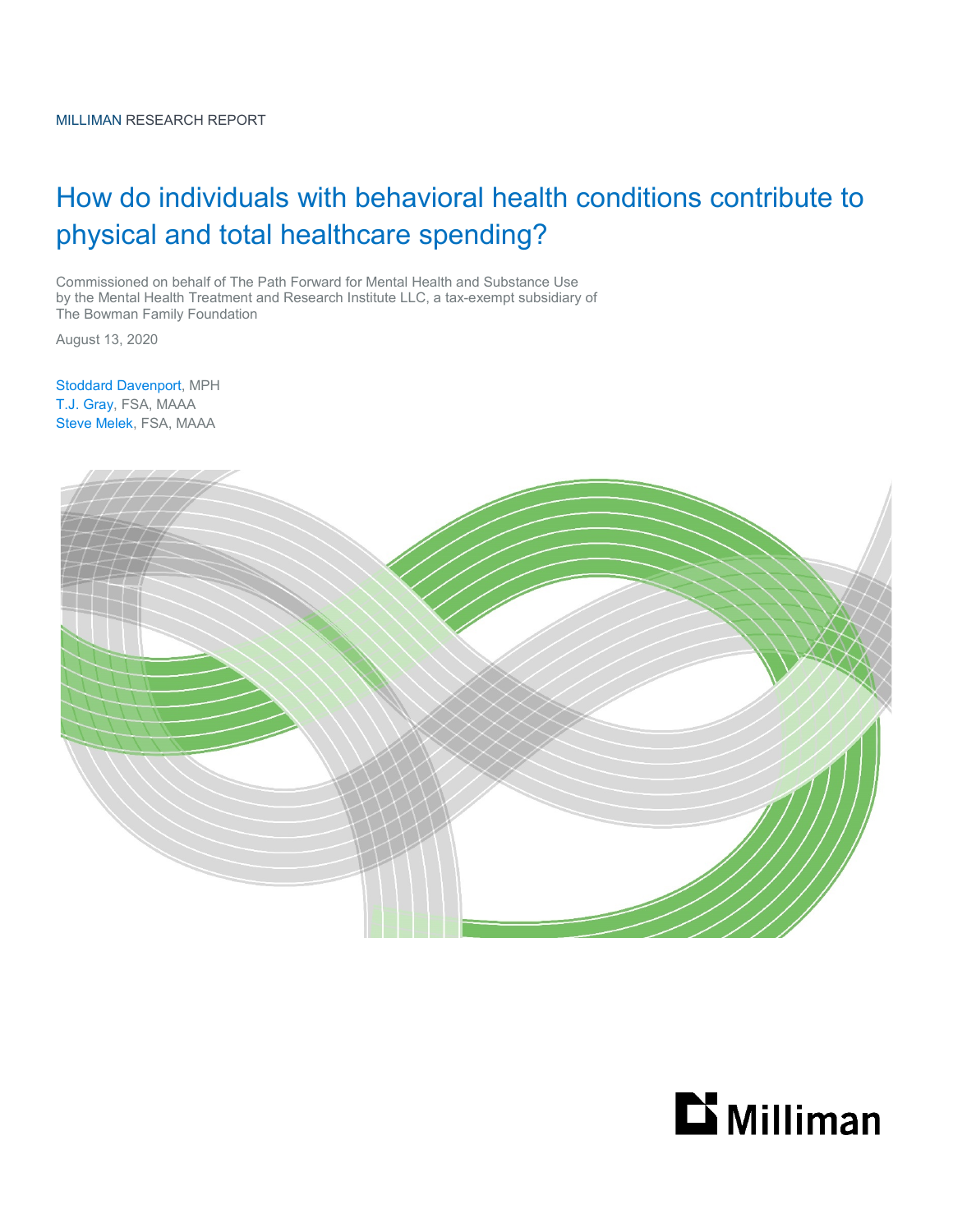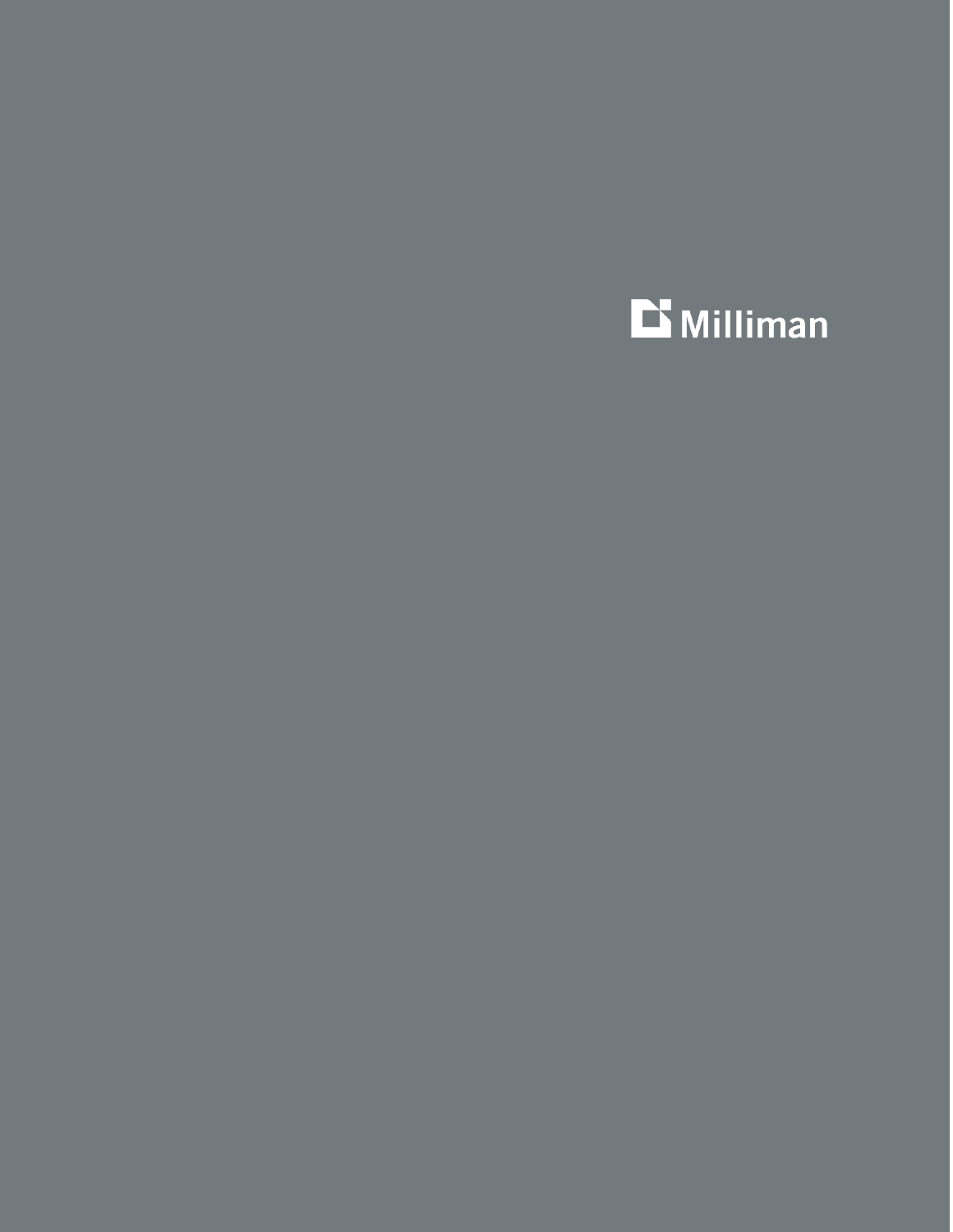## **Table of Contents**

| COMPARISON OF PREVALENCE ESTIMATES AND METHODS TO OTHER SOURCES4          |  |
|---------------------------------------------------------------------------|--|
|                                                                           |  |
|                                                                           |  |
|                                                                           |  |
|                                                                           |  |
| CONCLUSIONS AND IMPLICATIONS FOR EMPLOYERS, OTHER PAYERS, AND PROVIDERS 1 |  |
|                                                                           |  |
|                                                                           |  |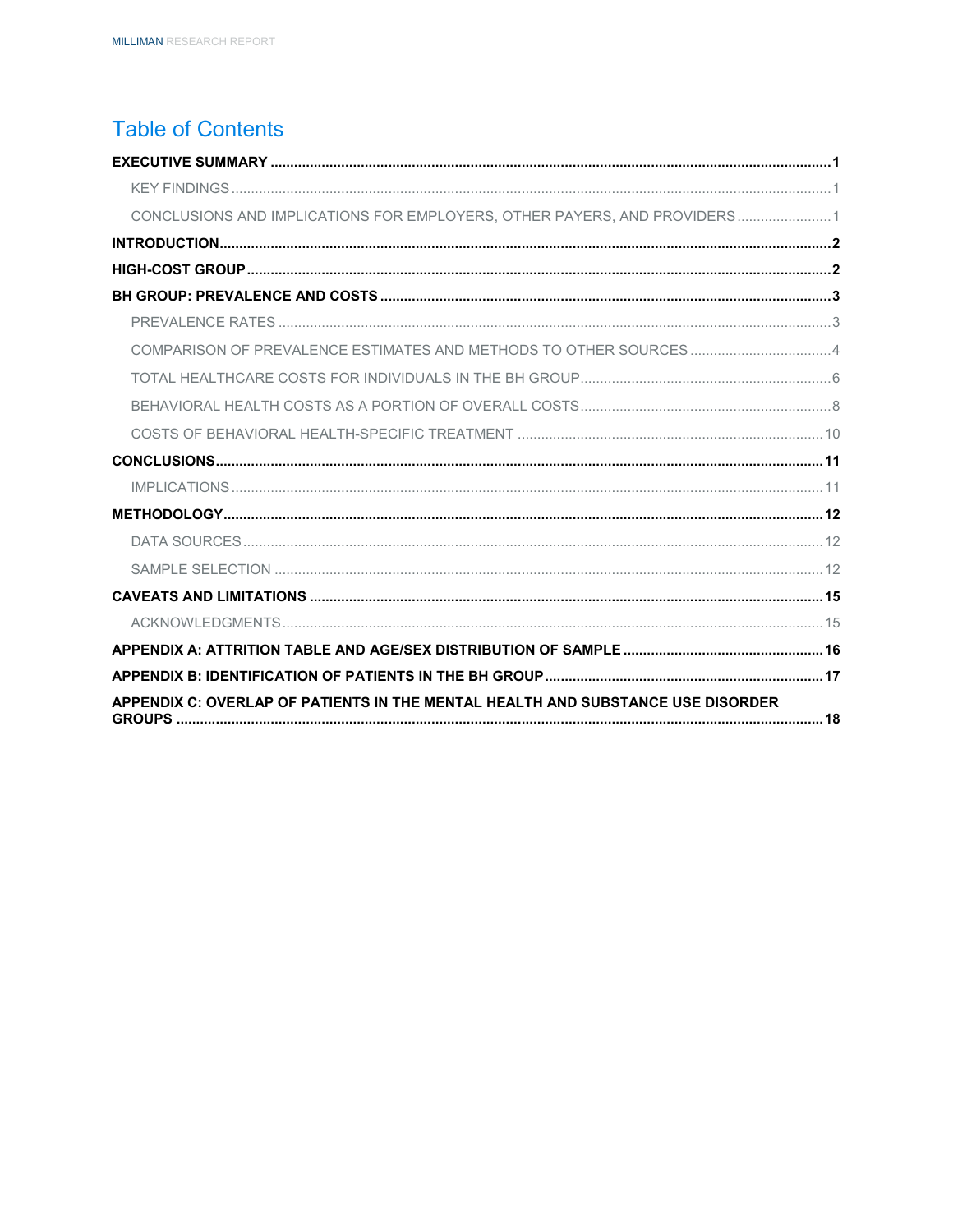## <span id="page-3-0"></span>Executive Summary

Milliman was commissioned on behalf of The Path Forward for Mental Health and Substance Use<sup>[1](#page-3-3)</sup> by the Mental Health Treatment and Research Institute LLC to examine in detail the characteristics of total healthcare costs for all patients, and separately for high-cost patients, with a focus on the role played by behavioral health conditions mental health conditions and substance use disorders—and treatment. Our analysis of 2017 healthcare claims data for 21 million commercially insured lives focused on the prevalence of behavioral health conditions and the levels of spending associated with both medical/surgical (physical) treatment and behavioral health treatment (i.e., total healthcare costs) for these individuals[. The Path Forward](https://www.nationalalliancehealth.org/www/initiatives/initiatives-national/workplace-mental-health/pathforward) is a private sector initiative to drive market-based improvements in access and care for all Americans with behavioral healthcare needs. In order to achieve this goal, those who pay healthcare expenses (e.g., employers, unions, private health insurers, Medicaid, Medicare) and providers may benefit from understanding the key elements of total healthcare costs.

In this study, we focused on individuals with diagnoses for behavioral health conditions and/or receipt of behavioralspecific treatment, including services or prescriptions for behavioral drugs (hereinafter referred to as the "BH Group"). See the Methodology section of this report for further details.

#### <span id="page-3-1"></span>**KEY FINDINGS**

- 1. Within our study population of 21 million insured lives, the most expensive 10% of individuals accounted for 70% of total healthcare costs. In this report, these 2.1 million individuals are referred to as the "High-cost Group."
	- The annual total healthcare costs for individuals in the High-cost Group averaged \$41,631—which is 21 times higher than the \$1,965 for individuals in the remaining 90% of the population, or the "Non-high-cost Group."
- 2. Of the 2.1 million individuals in the High-cost Group, 57% (1.2 million individuals) were in the BH Group (referred to as the "High-cost Behavioral Subgroup").
	- The High-cost Behavioral Subgroup constituted 5.7% of the total population of 21 million insured lives, yet accounted for 44% of total healthcare costs.
	- Annual total healthcare costs for individuals in the High-cost Behavioral Subgroup averaged \$45,782.
	- Half of these individuals (50%) had less than \$95 per year of total spending for behavioral health treatment (i.e., inpatient and outpatient hospital or facility services, and/or professional services coded as behavioral health services, and prescription behavioral health drugs).
- 3. Of the total population of 21 million insured lives, 27% (5.7 million) were in the BH Group.
	- The BH Group accounted for 56.5% of total healthcare costs for the entire study population.
	- Average annual costs for the BH Group for medical/surgical (physical) treatment were 2.8 to 6.2 times higher (depending on the BH condition) than such costs for individuals with no behavioral health condition.
	- Half of these 5.7 million individuals (50%) had less than \$68 of annual costs in 2017 for behavioral health treatment; the next 25% ranged from \$68 to \$502 of annual spending.
	- Of total healthcare costs for the entire study population, 4.4% were for behavioral health treatment.

### <span id="page-3-2"></span>**CONCLUSIONS AND IMPLICATIONS FOR EMPLOYERS, OTHER PAYERS, AND PROVIDERS**

Our analysis found that a small minority of high-cost individuals drive a significant majority of total healthcare costs. The majority of those high-cost individuals were in the BH Group. In most cases, costs for behavioral health-specific treatment represented a small fraction of total healthcare costs for these individuals, and many had no or minimal spending on behavioral health-specific services.

Appropriate consideration and management of behavioral health conditions that are so prevalent among the population are important in a comprehensive strategy to manage total healthcare costs and contribute to positive outcomes for patients. The evidence base is growing for the favorable impact of effective behavioral health interventions on health outcomes and total costs for patients and payers. In particular, effective approaches for the integration of behavioral and physical healthcare, including "Collaborative Care" (a particular model of integration with specific reimbursement codes), have been well studied and found to have significant potential for total cost savings. See the Implications section of this report for further details.

<span id="page-3-3"></span><sup>1</sup> For more information, see [https://higherlogicdownload.s3.amazonaws.com/NAHPC/3d988744-80e1-414b-8881](https://higherlogicdownload.s3.amazonaws.com/NAHPC/3d988744-80e1-414b-8881-aa2c98621788/UploadedImages/BH_PF_Action_Plan_Executive_Summary_FINAL_1219.pdf) [aa2c98621788/UploadedImages/BH\\_PF\\_Action\\_Plan\\_Executive\\_Summary\\_FINAL\\_1219.pdf.](https://higherlogicdownload.s3.amazonaws.com/NAHPC/3d988744-80e1-414b-8881-aa2c98621788/UploadedImages/BH_PF_Action_Plan_Executive_Summary_FINAL_1219.pdf)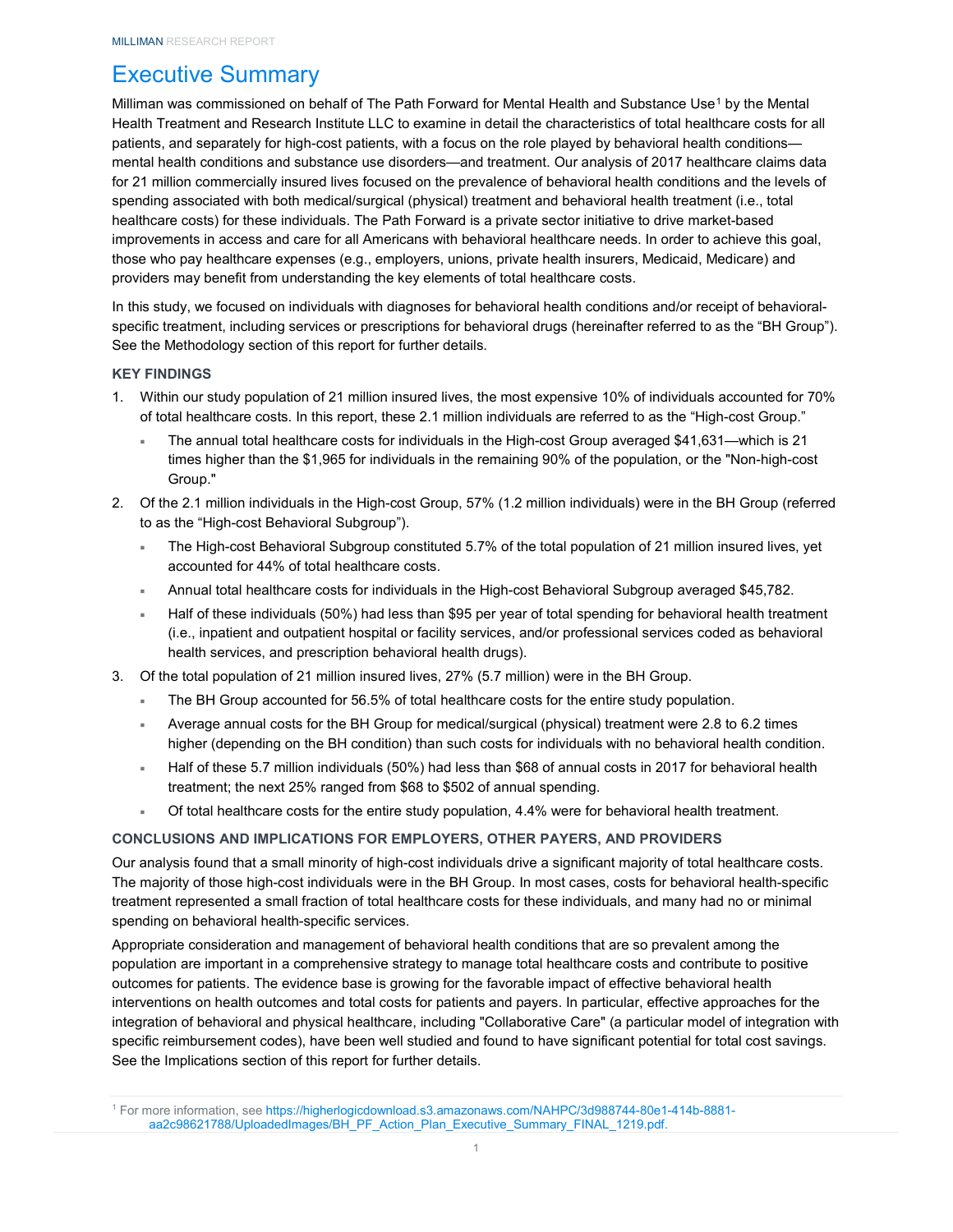## <span id="page-4-0"></span>**Introduction**

It is widely understood that for any given population a large portion of total healthcare costs (medical/surgical and behavioral health costs) is typically driven by a small subset of the population. This has been referred to as healthcare's version of the "80/20 rule."[2](#page-4-2) Within any given population, the least costly users of the healthcare system may not use any services at all, and thus incur \$0 of annual costs, but the most costly patients can accrue several million dollars of healthcare costs in a year.<sup>[3](#page-4-3)</sup> Most people experience healthcare costs that are less than the average; insurance fundamentally relies on this principle by charging a premium that spreads the expected costs of the highcost patients across a pool of individuals.

In this research, we used 2017 data from a large sample of the commercially insured population<sup>[4](#page-4-4)</sup> (predominantly those with employer-sponsored insurance) to understand the characteristics of the small number of individuals who often drive a majority of total healthcare costs. Specifically, we examined the prevalence of behavioral healthcare conditions—mental health (MH) conditions and substance use disorders (SUD)—and the proportion of total healthcare costs accounted for by individuals with these conditions.

The study population is comprised of just over 21 million commercially insured individuals across the United States, aged 2 to 64, with a full year of eligibility for both medical and prescription drug coverage in 2017. The final age/sex distribution was similar to a general commercial population and to the age/sex distribution of the U.S. census.<sup>[5](#page-4-5)</sup>

## <span id="page-4-1"></span>High-cost Group

In the study population, we examined the proportion of total healthcare costs accounted for by the most costly 5%, 10%, and 15% of individuals in the population. As illustrated by Figure 1, the most costly 5% of patients accounted for 5[6](#page-4-6)% of total healthcare costs,<sup>6</sup> the most costly 10% of patients accounted for 70% of total healthcare costs, and the most costly 15% of patients accounted for 78% of total healthcare costs.



### **FIGURE 1: PERCENTAGE OF TOTAL HEALTHCARE COSTS ACCOUNTED FOR BY HIGH-COST PATIENTS, 2017**

<span id="page-4-2"></span><sup>2</sup> See, for example, [https://www2.deloitte.com/us/en/pages/life-sciences-and-health-care/articles/is-80-20-rule-of-health-care-still](https://www2.deloitte.com/us/en/pages/life-sciences-and-health-care/articles/is-80-20-rule-of-health-care-still-true-population-value-based.html)[true-population-value-based.html.](https://www2.deloitte.com/us/en/pages/life-sciences-and-health-care/articles/is-80-20-rule-of-health-care-still-true-population-value-based.html)

<span id="page-4-4"></span><sup>4</sup> See the Methodology section of this report for details on data used in the analysis and sample selection.

<sup>5</sup> See the Methodology section for further description.

<span id="page-4-6"></span><span id="page-4-5"></span><sup>6</sup> In this report, total healthcare costs refers to allowed costs, which includes both the insurer's share of the cost, as well as any applicable member cost sharing. These costs have been area-adjusted using Milliman's Health Cost Guidelines™ Area Factors to standardize for regional differences in price levels.

<span id="page-4-3"></span><sup>&</sup>lt;sup>3</sup> Throughout this report, all cost figures refer to allowed costs, which reflect the fee levels negotiated between providers and payers, inclusive of costs paid by both the insurer and the patient.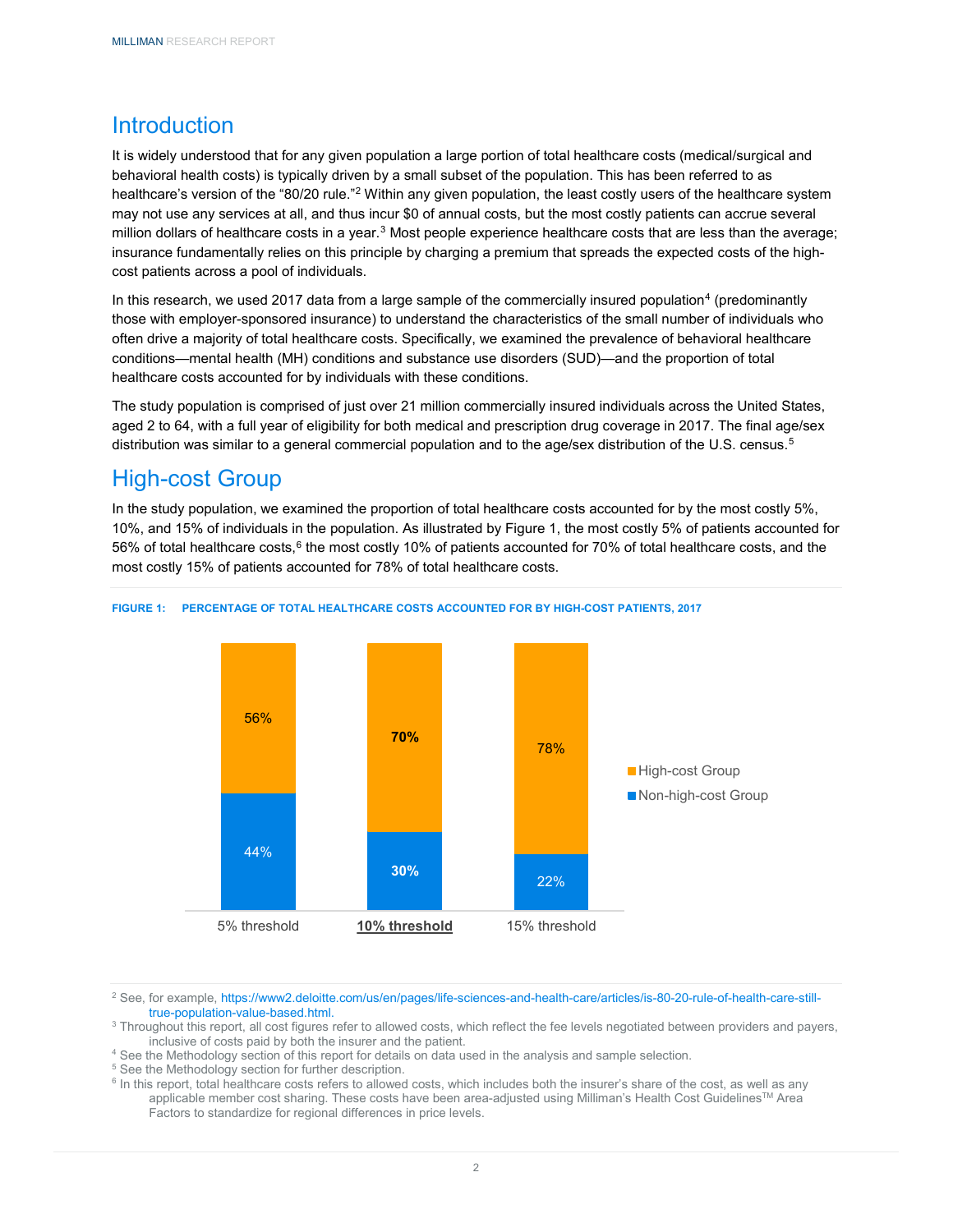*For the remainder of this report, we define the "High-cost Group" as the most costly 10% of individuals, and the "Nonhigh-cost Group" as the remaining 90% of individuals.*[7](#page-5-2)

Average annual healthcare spending per patient was \$5,932 across the entire study population, and the average for the High-cost Group was over 21 times higher than for the Non-high-cost Group. Figure 2 illustrates the substantial differences in these costs.



**FIGURE 2: AVERAGE ANNUAL TOTAL HEALTHCARE SPENDING PER PATIENT BY COST COHORT, 2017**

## <span id="page-5-0"></span>BH Group: Prevalence and costs

Within the study sample, we identified individuals in the BH Group based on information available within healthcare claims data, including diagnoses for behavioral health conditions, claims for certain prescription drugs commonly used to treat behavioral health conditions, use of behavioral healthcare-specific services, and diagnoses indicating attempted suicide or self-harm.[8](#page-5-3)

### <span id="page-5-1"></span>**PREVALENCE RATES**

As shown in Figure 3, we found that 27.3% of the study population was in the BH Group, 25.3% had a mental health diagnosis and/or received mental health services or medications (collectively referred to as the "MH Group"), and 4.3% had a substance use disorder diagnosis and/or received substance use services or medications (collectively referred to as the "SUD Group").

<span id="page-5-2"></span> $7$  We examined most of the outcomes studied for this report using the 5%, 10%, and 15% thresholds, and found that while the specific numerical results differed for each threshold, the general conclusions were broadly consistent across each version, and did not appear to be sensitive to the specific threshold used.

<span id="page-5-3"></span><sup>8</sup> Each of these criteria is further defined in the Methodology section.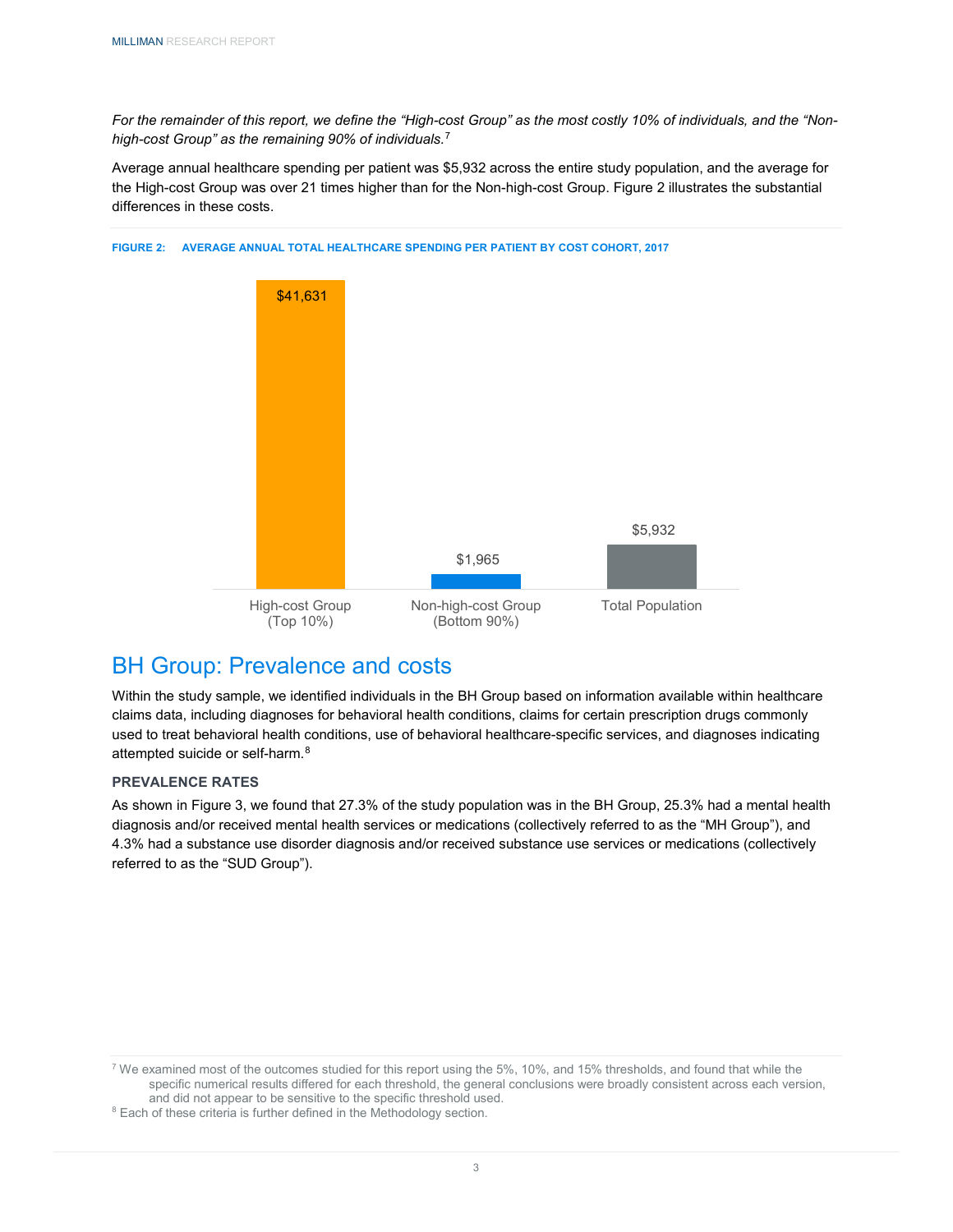**FIGURE 3: PREVALENCE RATES BY COST GROUP, 2017**



The prevalence of these conditions was much higher in the High-cost Group than in the population as a whole: 56.8% of individuals in the High-cost Group were in the BH Group (referred to as the "High-cost Behavioral Subgroup" throughout this report), 52.0% were in the MH Group, and 14.8% were in the SUD Group. .

## <span id="page-6-0"></span>**COMPARISON OF PREVALENCE ESTIMATES AND METHODS TO OTHER SOURCES**

These prevalence rates differ from those reported in some other sources, and the differences are largely driven by differences in the criteria used to identify individuals for inclusion in our BH Group. For example, results from the 2018 National Survey on Drug Use and Health (NSDUH) suggest that 23.2% of adults aged 18 or older had either a mental illness or a substance use disorder.<sup>[9](#page-6-1)</sup> These figures are based on the application of Diagnostic and Statistical Manual of Mental Disorders, 4<sup>th</sup> or 5<sup>th</sup> Edition (DSM-IV or DSM-V) criteria to survey responses for around 68,000 respondents, and exclude developmental disorders, tobacco use disorder or nicotine dependence, and individuals younger than 18.

Another recent study that used a claims-based analysis reported that 23% of individuals had a mental health condition or substance use disorder.[10](#page-6-2) This analysis included individuals with one or more medical claims with a primary or secondary diagnosis for any behavioral health condition, and included Medicare and Medicaid data in addition to commercial data. This study did not include prescriptions for behavioral health drugs in their identification criteria.

Earlier studies based on the U.S. National Comorbidity Survey and National Comorbidity Survey Replication found prevalence rates for mental health or substance use disorders of 26.2% to 29.5% over a 12-month period.<sup>[11](#page-6-3),[12](#page-6-4)</sup> These

<span id="page-6-2"></span><sup>10</sup> Coe, E.H. & Enomoto, K. (April 2, 2020). Returning to resilience: The impact of COVID-19 on mental health and substance use. McKinsey & Company. Retrieved August 11, 2020, fro[m https://www.mckinsey.com/industries/healthcare-systems-and](https://www.mckinsey.com/industries/healthcare-systems-and-services/our-insights/returning-to-resilience-the-impact-of-covid-19-on-behavioral-health)[services/our-insights/returning-to-resilience-the-impact-of-covid-19-on-behavioral-health.](https://www.mckinsey.com/industries/healthcare-systems-and-services/our-insights/returning-to-resilience-the-impact-of-covid-19-on-behavioral-health)

<span id="page-6-4"></span><sup>12</sup> Kessler, R.C., McGonagle, K.A., Zhao, S., et al. Lifetime and 12-Month Prevalence of DSM-III-R Psychiatric Disorders in the United States. Results from the National Comorbidity Survey. *Arch Gen Psychiatry*. 1994; 51(1):8-19. Retrieved August 11, 2020, fro[m https://jamanetwork.com/journals/jamapsychiatry/article-abstract/496456.](https://jamanetwork.com/journals/jamapsychiatry/article-abstract/496456)

<span id="page-6-1"></span><sup>9</sup> Substance Abuse and Mental Health Services Administration (August 2019). Key Substance Use and Mental Health Indicators in the United States: Results From the 2018 National Survey on Drug Use and Health. Retrieved August 11, 2020, from [https://www.samhsa.gov/data/sites/default/files/cbhsq-](https://www.samhsa.gov/data/sites/default/files/cbhsq-reports/NSDUHNationalFindingsReport2018/NSDUHNationalFindingsReport2018.pdf)

[reports/NSDUHNationalFindingsReport2018/NSDUHNationalFindingsReport2018.pdf.](https://www.samhsa.gov/data/sites/default/files/cbhsq-reports/NSDUHNationalFindingsReport2018/NSDUHNationalFindingsReport2018.pdf)

<span id="page-6-3"></span><sup>11</sup> Kessler, R.C., Chiu, W.T., Demler, O., Merikangas, K.R., Walters, E.E. Prevalence, severity, and comorbidity of 12-month DSM-IV disorders in the National Comorbidity Survey Replication. *Arch Gen Psychiatry*. 2005 Jun; 62(6):617-27. Retrieved August 11, 2020, fro[m https://pubmed.ncbi.nlm.nih.gov/15939839/.](https://pubmed.ncbi.nlm.nih.gov/15939839/)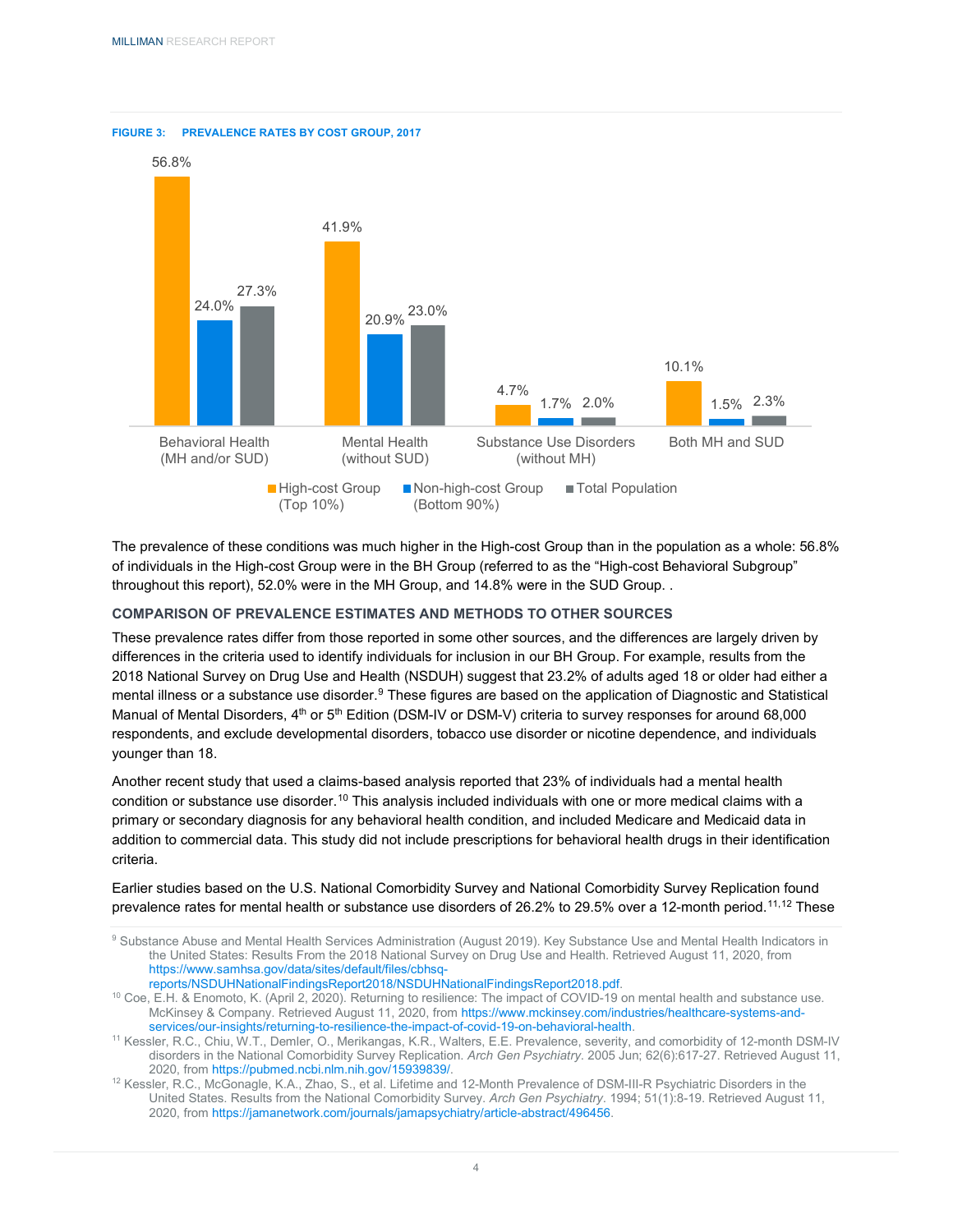surveys were among the first of their kind to provide nationally representative surveillance of psychiatric conditions in the United States, and applied earlier versions of DSM criteria to structured survey responses. [13](#page-7-0) Disorders identified under earlier editions of the DSM criteria may represent different ranges of severity or clinical significance than are represented under the latest criteria (DSM-V). Significant sociodemographic and other changes have also occurred in the United States since the time that these surveys were administered in the early 1990s and 2000s.

For this study, we have used a broad definition in order to capture the full array of individuals who may have identifiable behavioral healthcare needs, and to avoid excluding individuals who may not meet stricter identification criteria due to potential underdiagnosis or undertreatment of behavioral health conditions. We are relying on diagnosis codes in healthcare claims data and are not able to apply DSM criteria to detailed survey responses, and as a result may be capturing a wider range of condition severity or clinical significance than would meet DSM criteria. We used diagnoses in any position on a claim, and also included individuals who used behavioral services (except for services for screening or evaluation purposes only that produced no behavioral health diagnoses) or who were prescribed certain drugs commonly used to treat behavioral health conditions.

We included 1.5 million individuals in the BH Group who were prescribed behavioral drugs but did not have behavioral health diagnoses present on claims data or meet other inclusion criteria as described in the Sample Selection section of this report. This represents 26% of individuals in the BH Group. The list of prescription drugs used for this study is intended to mirror the drugs used in a Substance Abuse and Mental Health Services Administration (SAMHSA) report on behavioral health spending published in February 2019.[14](#page-7-1) This includes a number of behavioral health drugs that can also be used to treat physical conditions, and some individuals who used behavioral drugs may have had those drugs prescribed to treat physical conditions instead. There are other drugs not included in the SAMHSA drug list that can also be used to treat behavioral conditions.[15](#page-7-2)

Because prescription drug claims do not contain diagnosis codes in our research data, we are not able to ascertain from claims data the precise reason that a clinician prescribed a particular drug. We do have visibility into the diagnosis codes that appear on the medical claims records (if any) for a contemporary time period. Some of those who used behavioral drugs may have initiated the prescription prior to our study time period, and continued refilling the prescription without additional healthcare visits that might have reestablished an explanatory diagnosis within the study time period. Other researchers have found that psychotropic prescriptions are often initiated without any explanatory diagnoses at all, particularly when prescribed by non-psychiatrists.<sup>[16](#page-7-3)</sup>

As a supplemental analysis, we identified the common physical indications (on-label or off-label) for each behavioral drug prescribed to at least 2,000 individuals within our study population (representing over 99% of all individuals prescribed behavioral drugs included in the analysis). We found that less than one-third of individuals prescribed behavioral drugs with no behavioral health diagnoses had diagnoses within 60 days of the prescription for the types of physical conditions that might provide an alternate explanation for their use. If all of these individuals were removed from the behavioral group, the BH Group would include 25.0% of the study population rather than 27.3%, and would include 50.5% of the High-cost Group rather than 56.8%. This approach may under-identify physical explanations for prescriptions for behavioral drugs to the extent that behavioral drugs were prescribed for physical indications that were outside the scope of our analysis, and may overidentify physical explanations to the extent that such physical conditions were comorbid with or a symptom of behavioral health conditions. Either approach may under-identify individuals with behavioral health needs who were prescribed other drugs (such as some anticonvulsants, central nervous system agents, stimulants, or smoking cessation aids) that can be used for

<span id="page-7-2"></span><sup>15</sup> The drug list used in the SAMHSA report excludes most anticonvulsants, central nervous system (CNS) agents, and nonamphetamine stimulants, some of which can also be used to treat behavioral health conditions. This list also excludes smoking cessation aids such as nicotine replacement therapy or varenicline, but does include bupropion, which also has other (i.e., nonsmoking) behavioral health applications.

<span id="page-7-0"></span><sup>&</sup>lt;sup>13</sup> National Institute of Mental Health. Questions and Answers about the National Comorbidity Survey Replication (NCSR) Study. Retrieved August 11, 2020, from [https://www.nimh.nih.gov/health/topics/ncsr-study/questions-and-answers-about-the](https://www.nimh.nih.gov/health/topics/ncsr-study/questions-and-answers-about-the-national-comorbidity-survey-replication-ncsr-study.shtml)[national-comorbidity-survey-replication-ncsr-study.shtml.](https://www.nimh.nih.gov/health/topics/ncsr-study/questions-and-answers-about-the-national-comorbidity-survey-replication-ncsr-study.shtml)

<span id="page-7-1"></span><sup>14</sup> SAMHSA (February 2019). Behavioral Health Spending & Use Accounts 2006-2015. Retrieved August 11, 2020, from [https://store.samhsa.gov/product/Behavioral-Health-Spending-and-Use-Accounts-2006-2015/SMA19-5095.](https://store.samhsa.gov/product/Behavioral-Health-Spending-and-Use-Accounts-2006-2015/SMA19-5095)

<span id="page-7-3"></span><sup>&</sup>lt;sup>16</sup> Rhee, T.G., Rosenheck, R.A. Initiation of new psychotropic prescriptions without a psychiatric diagnosis among US adults: Rates, correlates, and national trends from 2006 to 2015. *Health Serv Res*. 2019 Feb; 53(1): 139-148. Retrieved August 11, 2020, from [https://www.ncbi.nlm.nih.gov/pmc/articles/PMC6338322/.](https://www.ncbi.nlm.nih.gov/pmc/articles/PMC6338322/)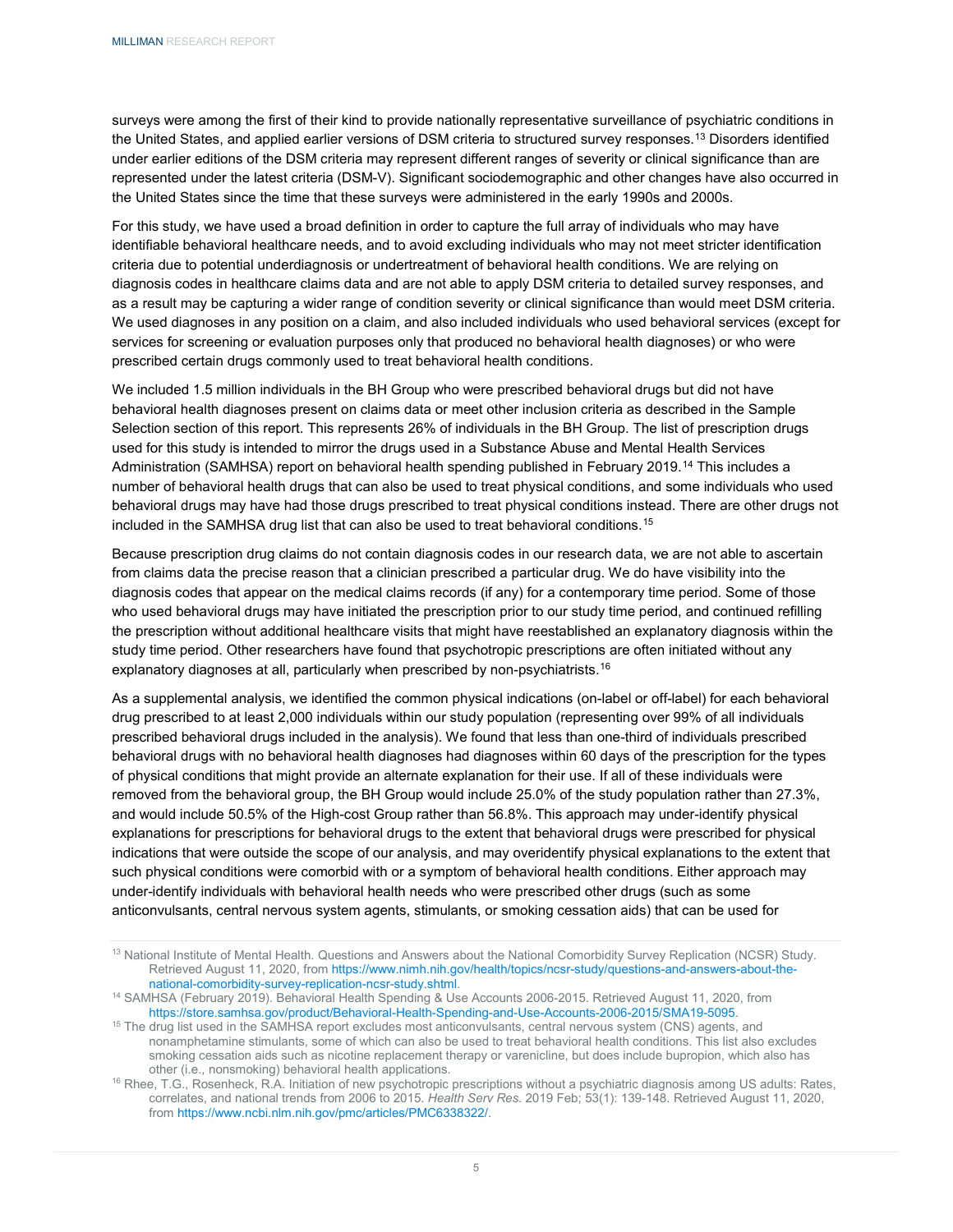behavioral health conditions, unless they also had a behavioral health diagnosis in the medical claims data. Many of the physical indications that behavioral drugs are used to treat are also common symptoms or comorbidities for those with behavioral health conditions (including chronic pain,<sup>[17](#page-8-1)</sup> insomnia or sleep disorders,<sup>18</sup> migraines or headaches,<sup>[19](#page-8-3)</sup> and others). For this reason, we have included all individuals who were prescribed any of the listed behavioral drugs in the BH Group throughout this report.

Some individuals may have had behavioral conditions but received no treatment (or received treatment on a self-pay basis only) and were therefore not assigned a behavioral diagnosis code on any claim. These individuals were not counted in our analysis as having a behavioral condition. According to the 2018 National Survey on Drug Use and Health (NSDUH), 17% of those aged 12 or older who needed treatment for a substance use disorder in the prior year actually received it, and 43% of adults with any mental illness received mental health services in the prior year.<sup>[20](#page-8-4)</sup> The remainder who did not receive substance use disorder treatment or mental health services may not have had their behavioral health conditions recognized in another clinical setting that would have led to a diagnosis code on a medical claim.

See the Methodology section for a list of the behavioral drugs used in this report, as well as other considerations that are relevant to the comparison of these prevalence estimates to those reported elsewhere.

### <span id="page-8-0"></span>**TOTAL HEALTHCARE COSTS FOR INDIVIDUALS IN THE BH GROUP**

Figure 4 illustrates how different segments of the population contribute to total healthcare costs. Individuals in the High-cost Behavioral Subgroup represent 5.7% of the study population; however, this same set of individuals contributes 43.8% of total healthcare costs.





<span id="page-8-1"></span><sup>17</sup> Sheng, J, Liu, S, Wang, Y, Cui, R, Zhang, X. The Link Between Depression and Chronic Pain: Neural Mechanisms in the Brain. *Neural Plast*. 2017; 2017:9724371. Retrieved August 11, 2020, from

[https://www.ncbi.nlm.nih.gov/pmc/articles/PMC5494581/.](https://www.ncbi.nlm.nih.gov/pmc/articles/PMC5494581/)

<span id="page-8-2"></span><sup>18</sup> Finan, P.H., Smith, M.T. The comorbidity of insomnia, chronic pain, and depression: Dopamine as a putative mechanism. *Sleep Medicine Reviews*, Volume 17, Issue 3, June 2013, Pages 173-183. Retrieved August 11, 2020, from [https://www.sciencedirect.com/science/article/abs/pii/S1087079212000299.](https://www.sciencedirect.com/science/article/abs/pii/S1087079212000299)

<span id="page-8-3"></span><sup>19</sup> Ratcliffe, G.E., Enns, M.W., Jacoby, F., Belik, S.L., Sareen, J. The relationship between migraine and mental disorders in a population-based sample. *General Hospital Psychiatry*, Volume 31, Issue 1, January-February 2009, pp. 14-19. Retrieved August 11, 2020, fro[m https://www.sciencedirect.com/science/article/abs/pii/S0163834308001679.](https://www.sciencedirect.com/science/article/abs/pii/S0163834308001679)

<span id="page-8-4"></span><sup>20</sup> Substance Abuse and Mental Health Services Administration (August 2019), op. cit.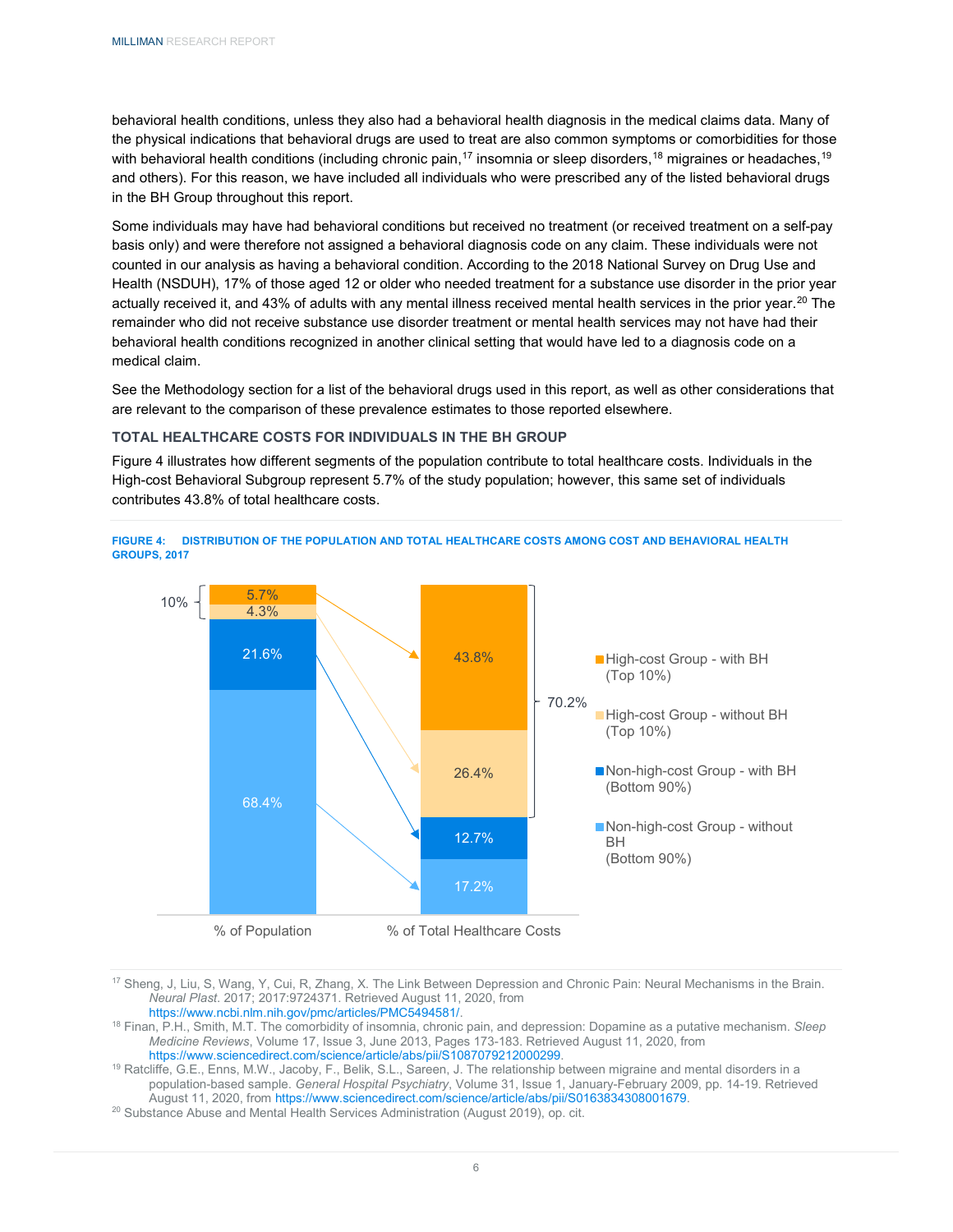Across the entire study population, 56.5% of total healthcare costs can be attributed to the 27.3% of individuals in the BH Group.<sup>[21](#page-9-0)</sup> The 68.4% of the population that was not high-cost and not in the BH Group accounted for 17.2% of total healthcare costs. Figures 5 through 7 illustrate how individuals in different behavioral health categories (or not in the BH Group) contribute to both the population and to total healthcare costs.









<span id="page-9-0"></span><sup>21</sup> In the supplemental analysis (as described in the Comparison of Prevalence Estimates and Methods to Other Sources section above), the BH Group would account for 50.3% of total healthcare costs and the High-cost Behavioral Subgroup would account for 38.7% of total healthcare costs.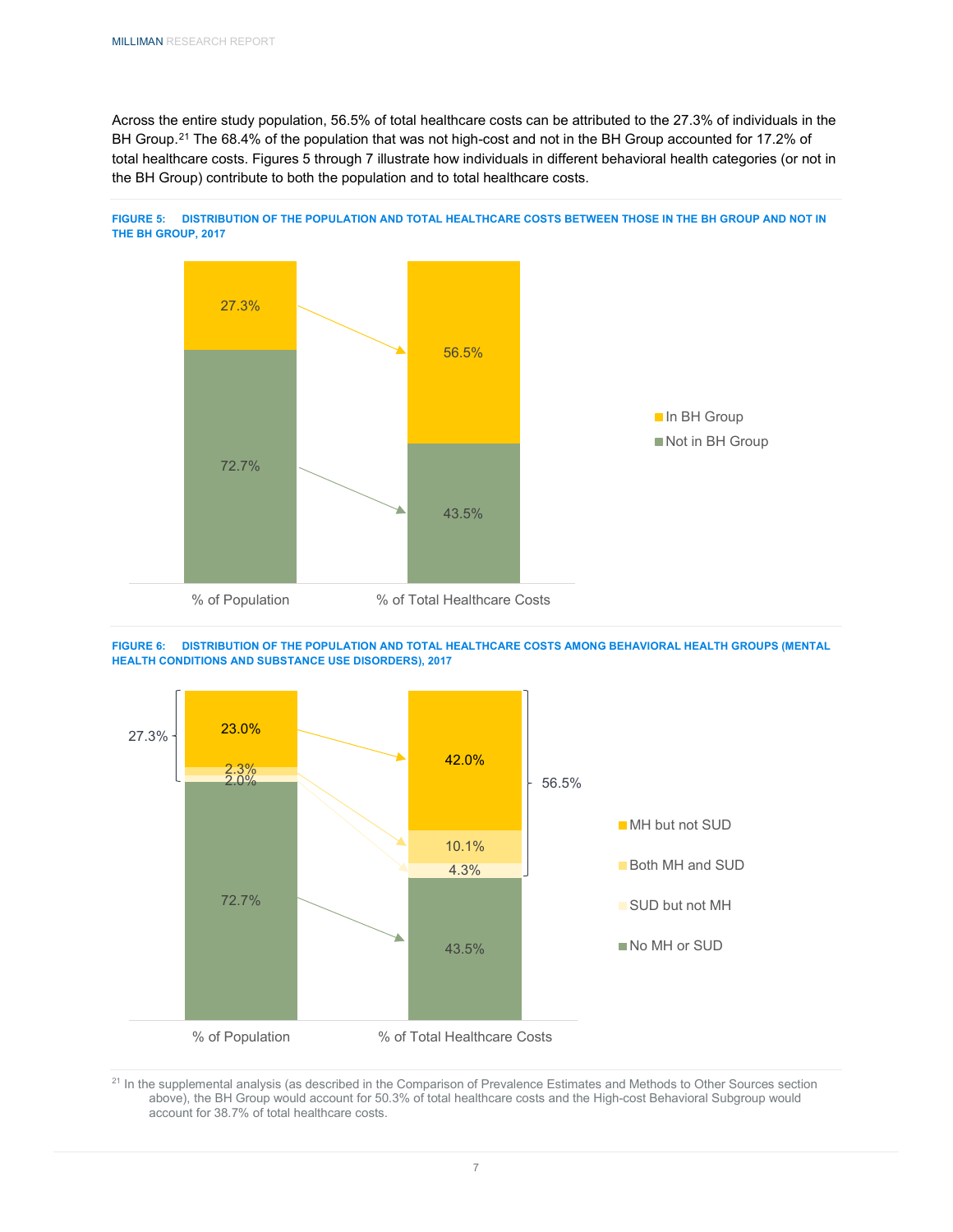We also examined the prevalence and costs of serious mental illness (SMI), and found that the average costs for individuals with SMI were substantial, but that the prevalence of SMI was relatively low. As shown in Figure 7, individuals with SMI (as defined in this study) are a relatively small proportion of both the population and of total healthcare costs.[22](#page-10-1)





### <span id="page-10-0"></span>**BEHAVIORAL HEALTH COSTS AS A PORTION OF OVERALL COSTS**

Average annual healthcare costs for individuals in the BH Group were higher than for those not in the BH Group, both in the study population as a whole, and within both the High-cost and Non-high-cost Groups.<sup>[23](#page-10-2)</sup> Figure 8 shows average annual healthcare costs per individual for the High-cost and Non-high-cost Groups.

| FIGURE 8: AVERAGE ANNUAL HEALTHCARE COSTS (SERVICES AND PRESCRIPTION DRUGS) PER INDIVIDUAL, BY SUBGROUP, 2017 |                           |                |                |
|---------------------------------------------------------------------------------------------------------------|---------------------------|----------------|----------------|
|                                                                                                               | <b>AVERAGE BEHAVIORAL</b> | <b>AVERAGE</b> | % OF COSTS FOF |

| <b>COST SUBGROUPS</b>                               | <b>AVERAGE</b><br><b>TOTAL COSTS</b> | <b>AVERAGE BEHAVIORAL</b><br><b>HEALTH TREATMENT</b><br><b>COSTS</b> | <b>AVERAGE</b><br><b>MEDICAL/SURGICAL</b><br><b>TREATMENT COSTS</b> | % OF COSTS FOR<br><b>BEHAVIORAL-SPECIFIC</b><br><b>TREATMENT</b> |
|-----------------------------------------------------|--------------------------------------|----------------------------------------------------------------------|---------------------------------------------------------------------|------------------------------------------------------------------|
| High-cost Group, with BH (top 10%)                  | \$45,782                             | \$2,620                                                              | \$43.162                                                            | 5.7%                                                             |
| High-cost Group, without BH<br>(top 10%)            | \$36,183                             | \$0                                                                  | \$36,183                                                            | $0.0\%$                                                          |
| Non-high-cost Group, with BH<br>(bottom $90\%$ )    | \$3,475                              | \$531                                                                | \$2.944                                                             | 15.3%                                                            |
| Non-high-cost Group, without BH<br>(bottom $90\%$ ) | \$1,488                              | \$0                                                                  | \$1,488                                                             | $0.0\%$                                                          |
| <b>Total Population</b>                             | \$5,932                              | \$263                                                                | \$5,669                                                             | 4.4%                                                             |

<span id="page-10-1"></span><sup>22</sup> See the Methodology section for the definition of serious mental illness used for this analysis.

<span id="page-10-2"></span><sup>23</sup> These cost comparisons have not been adjusted for age, sex, or health risk differences among the different population segments. Those factors may explain some of the observed cost differences. The intent of these comparisons is to demonstrate differences in healthcare use and costs between different population segments, not to attribute those differences to any individual factor.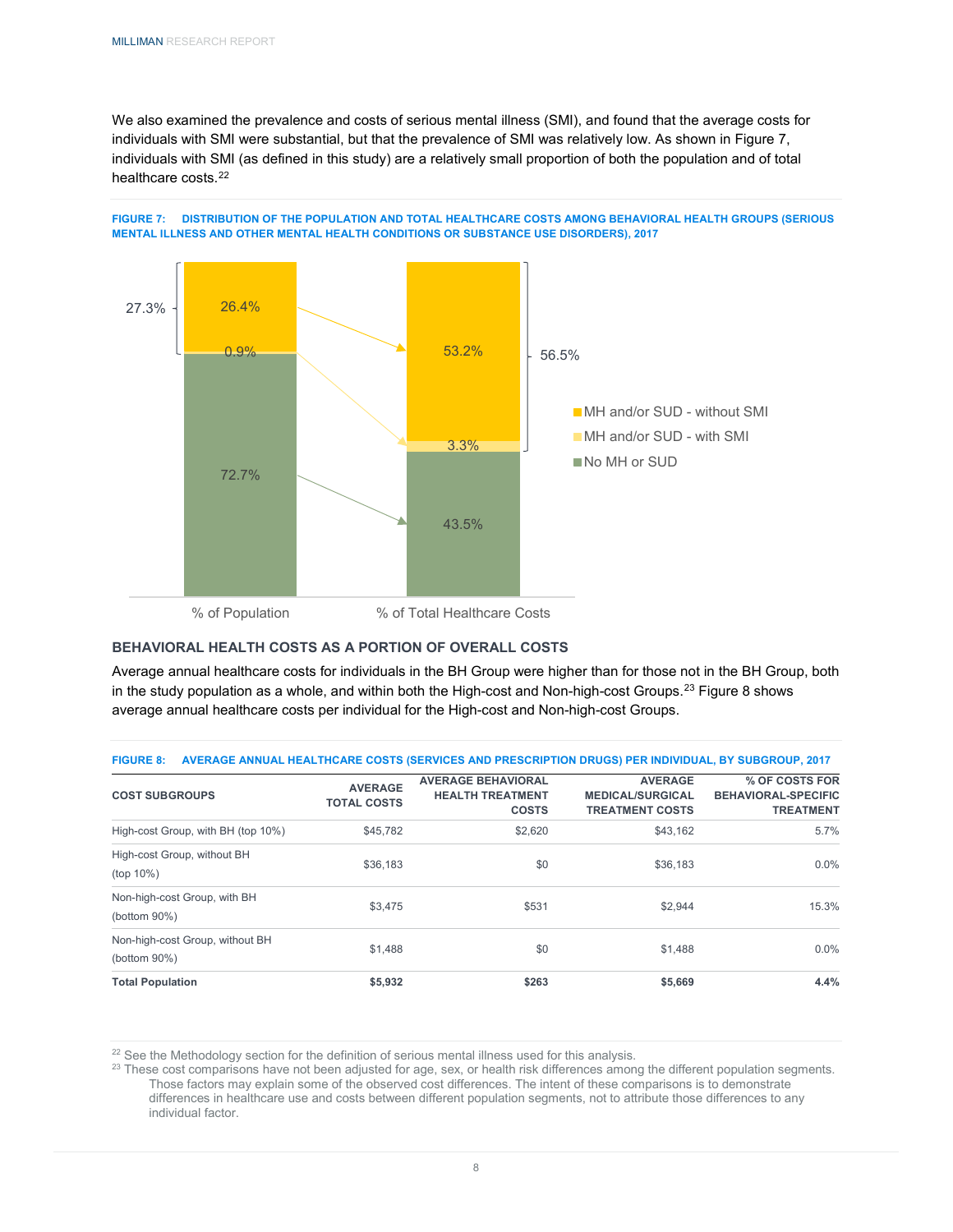On average, individuals in the BH Group experience higher total healthcare costs than those who are not in the BH Group; however, the costs for behavioral health-specific treatment represent a small share of their overall costs. For example, high-cost patients in the BH Group had total healthcare costs that were on average \$9,599 more over the course of a year than high-cost patients not in the BH Group, but only \$2,620 of their costs (or about 5.7%) were for behavioral health-specific treatment.

Among non-high-cost patients, those in the BH Group had total healthcare costs that were 2.3 times higher than patients not in the BH Group (\$3,475 versus \$1,488, respectively).

Figure 9 provides comparable metrics, split by whether the individuals were in the BH, MH, or SUD Groups, and by whether the identified mental health conditions met the criteria for serious mental illness (SMI).

| <b>BEHAVIORAL HEALTH CATEGORY, 2017 TOTAL POPULATION</b> |                    |               |                                        |                                    |                                    |                                    |                                   |                                    |
|----------------------------------------------------------|--------------------|---------------|----------------------------------------|------------------------------------|------------------------------------|------------------------------------|-----------------------------------|------------------------------------|
|                                                          | <b>INDIVIDUALS</b> |               | <b>AVERAGE ANNUAL HEALTHCARE COSTS</b> |                                    |                                    | % OF COSTS<br><b>FOR</b>           | <b>COSTS RELATIVE</b><br>TO NO BH |                                    |
| <b>BH CATEGORY*</b>                                      | <b>NUMBER</b>      | $\frac{0}{0}$ | <b>TOTAL</b>                           | <b>BEHAVIORAL</b><br><b>HEALTH</b> | <b>MEDICAL/</b><br><b>SURGICAL</b> | <b>BEHAVIORAL</b><br><b>HEALTH</b> | <b>TOTAL</b>                      | <b>MEDICAL/</b><br><b>SURGICAL</b> |
| No BH                                                    | 15,275,323         | 73%           | \$3,552                                | \$0                                | \$3,552                            | 0.0%                               | $1.0x$ (ref.)                     | $1.0x$ (ref.)                      |
| Any BH (MH and/or SUD)                                   | 5,733,998          | 27%           | \$12,272                               | \$965                              | \$11,307                           | 7.9%                               | 3.5x                              | 3.2x                               |
| Any MH                                                   | 5,317,964          | 25%           | \$12,221                               | \$1,017                            | \$11,204                           | 8.3%                               | 3.4x                              | 3.2x                               |
| MH, not SMI                                              | 5,135,034          | 24%           | \$11,856                               | \$789                              | \$11,067                           | 6.7%                               | 3.3x                              | 3.1x                               |
| MH, SMI                                                  | 182,930            | $1\%$         | \$22,460                               | \$7,422                            | \$15,038                           | 33.0%                              | 6.3x                              | 4.2x                               |
| MH, without SUD                                          | 4,825,499          | 23%           | \$10,855                               | \$772                              | \$10,083                           | 7.1%                               | 3.1x                              | 2.8x                               |
| Any SUD                                                  | 908,499            | 4%            | \$19,796                               | \$1,989                            | \$17,807                           | 10.0%                              | 5.6x                              | 5.0x                               |
| SUD, without MH                                          | 416,034            | 2%            | \$12,923                               | \$303                              | \$12,619                           | 2.3%                               | 3.6x                              | 3.6x                               |
| Both MH and SUD                                          | 492,465            | 2%            | \$25,602                               | \$3,413                            | \$22,189                           | 13.3%                              | 7.2x                              | 6.2x                               |
| <b>Total Population</b>                                  | 21,009,321         | 100%          | \$5,932                                | \$263                              | \$5,669                            | 4.4%                               | 1.7x                              | 1.6x                               |

**FIGURE 9: AVERAGE ANNUAL HEALTHCARE TREATMENT COSTS (SERVICES AND PRESCRIPTION DRUGS) PER INDIVIDUAL BY** 

\* Note that the "MH, not SMI" and "MH, SMI" categories include some individuals who also have substance use disorders.

Individuals in the MH Group (not including SMI) have 3.4 times higher annual total healthcare costs and 3.2 times higher medical/surgical costs compared to individuals not in the BH Group. Those individuals with SMI have 6.3 times higher annual total healthcare costs and 4.2 times higher medical/surgical costs. Those individuals in the SUD Group have 5.6 times higher annual total healthcare costs and 5.0 times higher medical/surgical costs. Total annual healthcare costs for individuals in the BH Group are on average \$12,272, with \$965 (7.9%) spent on behavioral health-specific treatment. Individuals in both the MH and SUD groups have the highest average annual costs among the groups studied (\$25,602), followed by individuals with SMI (\$22,460). However, average annual behavioral health-specific costs were highest among those with SMI, at \$7,422 (or 33.0% of total costs for this subgroup).

While the average annual healthcare costs for individuals with SMI were substantial, the prevalence of identified SMI was low. As shown in Figure 7 above, these individuals represent a small proportion of total healthcare costs across the entire population.

As shown in Figures 4 through 9 above, individuals in the BH Group account for 56.5% of total healthcare expenditures within our overall study population, while behavioral health-specific costs represented 4.4% of total costs across the total population. Figure 10 displays how these costs break down between treatment in facility and professional settings versus prescription drugs, and between mental health-specific services versus substance use disorder-specific services.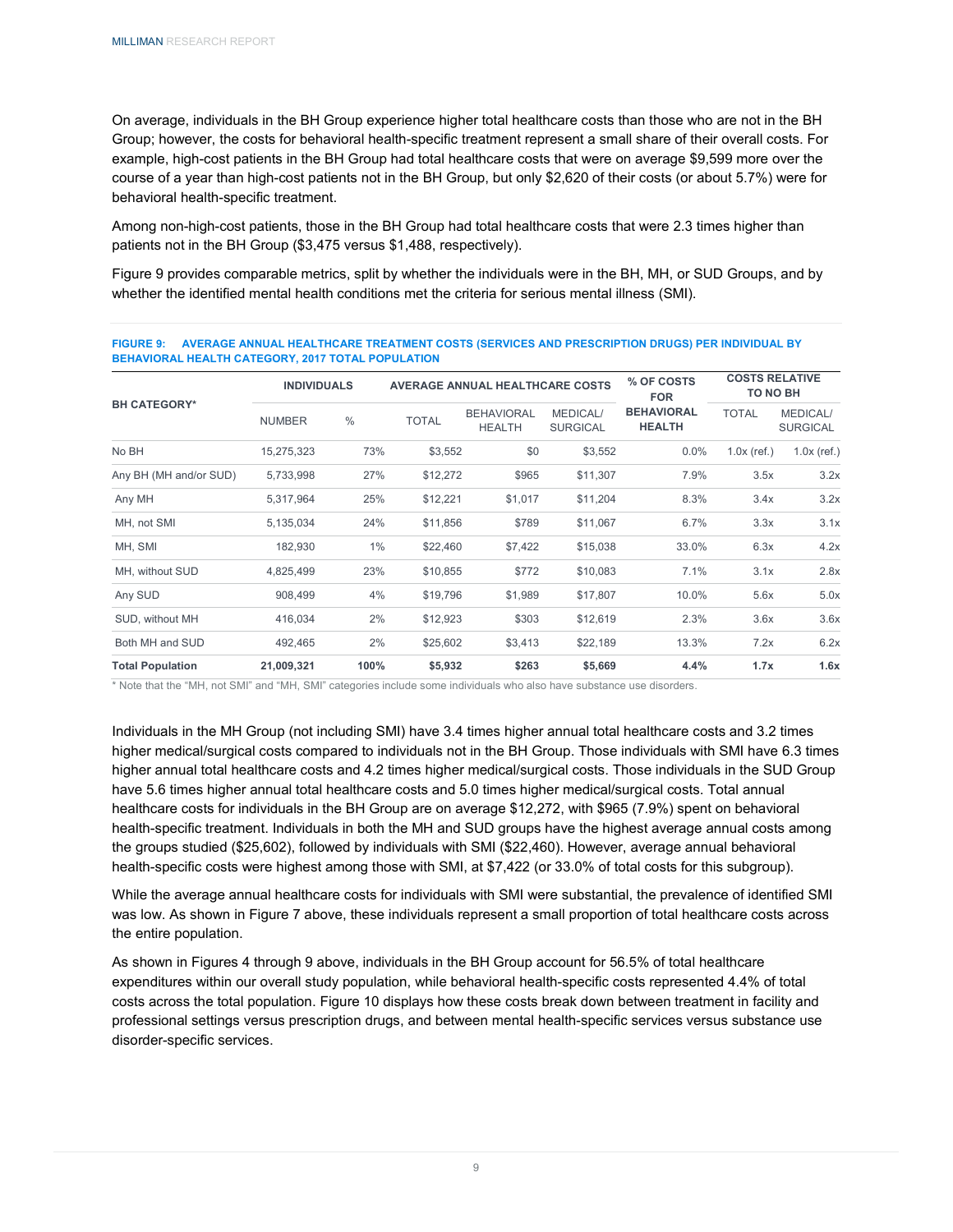| FIGURE 10: DISTRIBUTION OF COSTS BETWEEN BEHAVIORAL HEALTH AND MEDICAL/SURGICAL CARE, 2017 TOTAL POPULATION |
|-------------------------------------------------------------------------------------------------------------|
| $\blacksquare$                                                                                              |

| <b>HEALTHCARE TREATMENT</b><br><b>CATEGORY</b>                                  | <b>MH ONLY</b> | <b>SUD ONLY</b> | <b>TOTAL BH*</b> | <b>MED/SURG</b> | TOTAL $(BH + M/S)^*$ |
|---------------------------------------------------------------------------------|----------------|-----------------|------------------|-----------------|----------------------|
| Inpatient and outpatient services in facility<br>and professional settings only | 2.03%          | 0.63%           | 2.66%            | 75.80%          | 78.47%               |
| Prescription drugs only                                                         | 1.66%          | 0.12%           | 1.78%            | 19.76%          | 21.53%               |
| Total healthcare costs*                                                         | 3.69%          | 0.75%           | 4.44%            | 95.56%          | 100.00%              |

\* Totals may not match the sum of the parts due to rounding.

Behavioral health-specific costs represent 4.44% of total healthcare costs. Prescription drugs represent 40% of total behavioral health-specific costs.

### <span id="page-12-0"></span>**COSTS OF BEHAVIORAL HEALTH-SPECIFIC TREATMENT**

As shown in Figures 8, 9, and 10, behavioral health-specific costs represent 4.4% of total annual healthcare costs across the study population as a whole. Among the High-cost Behavioral Subgroup, 5.7% of total healthcare costs are accounted for by spending on behavioral health-specific treatment. For the Non-high-cost Behavioral Subgroup, the comparable figure is 15.3%.

Among all individuals in the BH Group, 8.3% of costs for those with mental health conditions and 10.0% of costs for those with substance use disorders are for behavioral health-specific treatment. This is consistent with prior research showing that costs for individuals with chronic conditions are much higher for those who also have comorbid behavioral health conditions than for those who do not, but the increase in costs is primarily attributed to additional medical/surgical costs.[24](#page-12-1)

While behavioral health conditions are relatively common, and the total healthcare costs associated with individuals that have them are often higher than for those who do not, many individuals with behavioral health conditions receive no behavioral health-specific treatment. According to the 2018 National Survey on Drug Use and Health (NSDUH), 17% of those aged 12 or older who needed treatment<sup>[25](#page-12-2)</sup> for a substance use disorder in the prior year actually received it, and 43% of adults with any mental illness received mental health services in the prior year.<sup>[26](#page-12-3)</sup> Within our study population, we also found that a significant proportion of individuals with identified behavioral health conditions did not receive any behavioral health-specific services, or only a nominal amount.

Costs for behavioral health-specific services for members of the High-cost Behavioral Subgroup exhibit a wide range of variation. The average annual behavioral health cost for members of this subgroup was \$2,620, but the median was \$95, suggesting that, even within this High-cost Behavioral Subgroup, a significant proportion of total behavioral health-specific costs are driven by a small minority of individuals. This means that, among this subgroup, over 50% of these individuals had total costs of less than \$8 per month for behavioral health treatment. For the total population, over 50% of individuals in the BH Group had total costs of less than \$6 per month for behavioral health treatment.

<span id="page-12-1"></span><sup>&</sup>lt;sup>24</sup> Melek, S.P. et al. (January 2018). Potential Economic Impact of Integrated Medical-Behavioral Healthcare: Updated Projections for 2017. Milliman Research Report. Retrieved August 11, 2020, fro[m https://milliman-cdn.azureedge.net/-](https://milliman-cdn.azureedge.net/-/media/milliman/importedfiles/uploadedfiles/insight/2018/potential-economic-impact-integrated-healthcare.ashx) [/media/milliman/importedfiles/uploadedfiles/insight/2018/potential-economic-impact-integrated-healthcare.ashx.](https://milliman-cdn.azureedge.net/-/media/milliman/importedfiles/uploadedfiles/insight/2018/potential-economic-impact-integrated-healthcare.ashx)

<span id="page-12-2"></span><sup>&</sup>lt;sup>25</sup> NSDUH considers individuals to have needed treatment if they had a substance use disorder or received substance use disorder treatment at a specialty facility in the past year.

<span id="page-12-3"></span><sup>&</sup>lt;sup>26</sup> Substance Abuse and Mental Health Services Administration (August 2019), op. cit.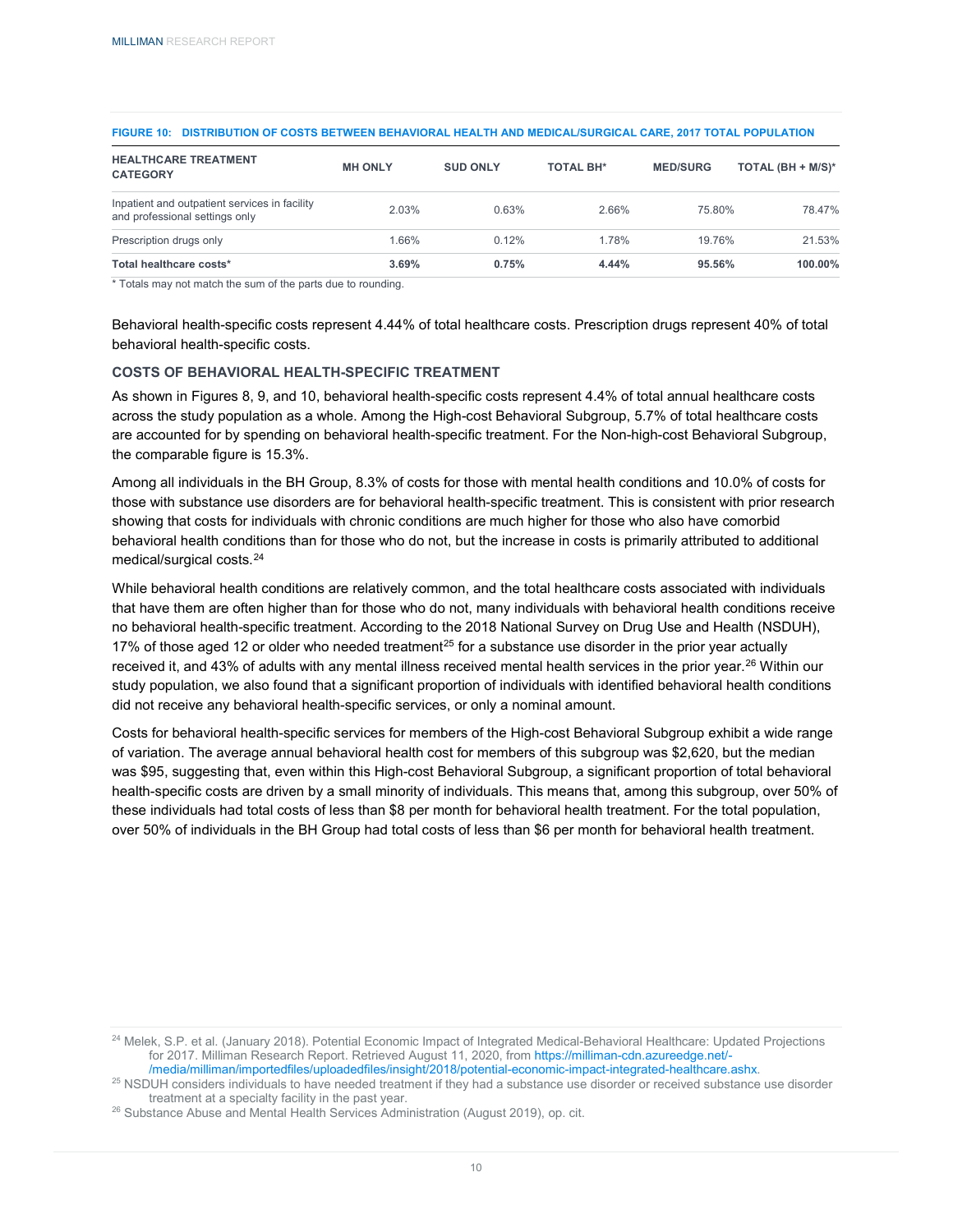## <span id="page-13-0"></span>**Conclusions**

Our analysis found that a small minority of high-cost individuals drive a significant majority of total healthcare costs. The majority of those high-cost individuals have identifiable behavioral health conditions or prescriptions for behavioral drugs. In most cases, costs for behavioral health-specific treatment represent a small fraction of total healthcare costs for these individuals, and many had no or minimal spending on behavioral health-specific services.

Although the methodology of this study does not allow us to attribute causality between behavioral health conditions and very high medical/surgical spending, appropriate consideration and management of behavioral health conditions that are so prevalent among the population are important parts of a comprehensive strategy to manage total healthcare costs and contribute to positive outcomes for patients.

### <span id="page-13-1"></span>**IMPLICATIONS**

A fundamental principle of effective healthcare is early detection and, in most circumstances, prompt treatment of identified health risks. One prominent study found that there is approximately an 11-year median lag between onset of behavioral health symptoms and initial behavioral health treatment.[27](#page-13-2) Prompt and effective access to affordable behavioral health-specific care is critical to improving behavioral health outcomes, yet we reported in another recent study that individuals are significantly more likely to access behavioral health-specific care on an out-of-network basis than physical healthcare. [28](#page-13-3)

The evidence base is growing for the favorable impact of effective behavioral interventions on health outcomes and total costs for patients and payers. We have previously reported on the potential cost savings for Medicare, Medicaid, and commercial insurers from effective integration of medical and behavioral healthcare (IMBH).[29](#page-13-4) Based on our review of the results of effective IMBH programs, we calculated that between 9% and 17% of the excess costs incurred by individuals with comorbid physical and behavioral health conditions might be saved through effective integration of medical and behavioral care, totaling \$37.6 billion to \$67.8 billion across the United States as of 2017.<sup>[30](#page-13-5)</sup>

As one example, "Collaborative Care" (a particular model with specific reimbursement codes), which integrates behavioral health care into primary care settings, has shown efficacy in improving clinical outcomes and reducing total healthcare costs.<sup>[31](#page-13-6)</sup> This approach has been studied in more than 70 randomized controlled trials, which have "shown collaborative care for common mental health disorders such as depression to be more effective and cost-effective than usual care."<sup>[32](#page-13-7)</sup> One major study found that Collaborative Care "yielded net savings in every category of health care costs examined, including pharmacy, inpatient and outpatient medical, and mental health specialty."[33](#page-13-8)

[/media/milliman/importedfiles/ektron/addictionandmentalhealthvsphysicalhealthwideningdisparitiesinnetworkuseandproviderre](https://milliman-cdn.azureedge.net/-/media/milliman/importedfiles/ektron/addictionandmentalhealthvsphysicalhealthwideningdisparitiesinnetworkuseandproviderreimbursement.ashx) [imbursement.ashx.](https://milliman-cdn.azureedge.net/-/media/milliman/importedfiles/ektron/addictionandmentalhealthvsphysicalhealthwideningdisparitiesinnetworkuseandproviderreimbursement.ashx)

<span id="page-13-2"></span><sup>27</sup> Wang, P.S. et al. (April 2004). Delays in initial treatment contact after first onset of a mental disorder. *Health Services Research*; 39(2): 393-416. Retrieved August 11, 2020, from [https://www.ncbi.nlm.nih.gov/pmc/articles/PMC1361014/.](https://www.ncbi.nlm.nih.gov/pmc/articles/PMC1361014/)

<span id="page-13-3"></span><sup>28</sup> Melek, S., Davenport, S., & Gray, T.J. (November 10, 2019) Addiction and Mental Health vs. Physical Health: Widening Disparities in Network Use and Provider Reimbursement. Milliman Research Report, Retrieved August 11, 2020, from [https://milliman-cdn.azureedge.net/-](https://milliman-cdn.azureedge.net/-/media/milliman/importedfiles/ektron/addictionandmentalhealthvsphysicalhealthwideningdisparitiesinnetworkuseandproviderreimbursement.ashx)

<span id="page-13-4"></span><sup>29</sup> Melek, S.P. et al. (January 2018), op. cit.

<span id="page-13-5"></span> $30$  Ibid.

<span id="page-13-6"></span><sup>31</sup> Unutzer, J, Harbin H, Schoenbaum, M, & Druss, B. (May 2013). The Collaborative Care Model: An Approach for Integrating Physical and Mental Health Care in Medicaid Health Homes. Center for Health Care Strategies Brief. Retrieved August 11, 2020, fro[m https://www.chcs.org/media/HH\\_IRC\\_Collaborative\\_Care\\_Model\\_\\_052113\\_2.pdf.](https://www.chcs.org/media/HH_IRC_Collaborative_Care_Model__052113_2.pdf)

<span id="page-13-7"></span> $32$  Ibid.

<span id="page-13-8"></span> $33$  Ibid.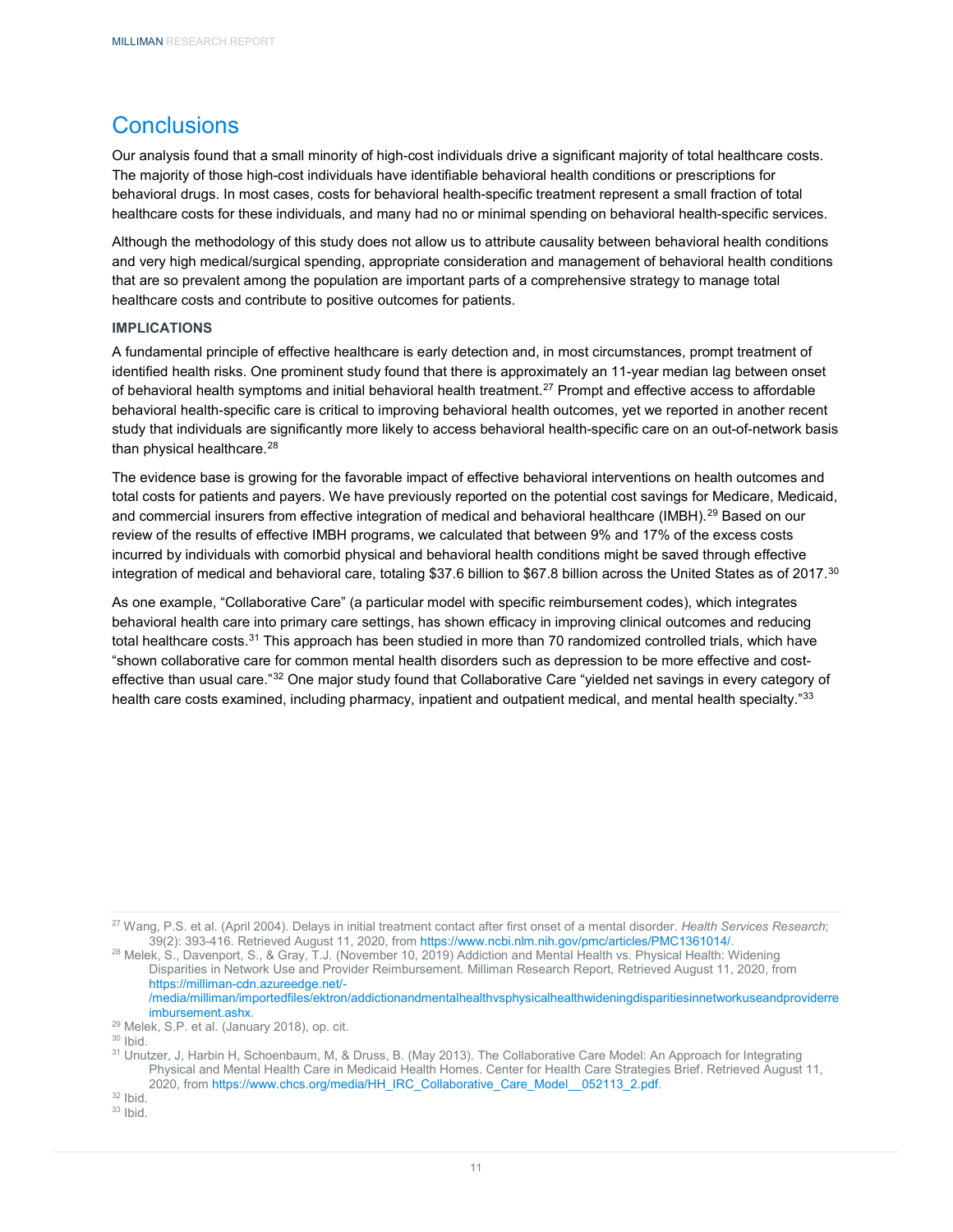## <span id="page-14-0"></span>Methodology

## <span id="page-14-1"></span>**DATA SOURCES**

We relied primarily on two large, national, research databases for this analysis:

- 2017 IBM® Watson MarketScan® Commercial Claims and Encounters Database
- 2017 Milliman Consolidated Health Cost Guidelines™ Database

The MarketScan Research Databases reflect the healthcare experience of employees and dependents covered by the health benefit programs of large employers, health plans, and government organizations. The MarketScan Commercial Claims and Encounters Database includes data from active employees, early retirees, COBRA continues, and dependents insured by employer-sponsored plans.

The Milliman Consolidated Health Cost Guidelines Databases contain healthcare experience primarily for large group commercial members, using data contributed from a number of payers with which Milliman has data purchase or trade agreements. Milliman collects this data from various health plans for use in product development, research, and client projects.

The national results discussed in this white paper reflect the geographic and demographic mixes of commercially insured lives available in the research databases used for this analysis. We have normalized the data for regional differences in price levels using Milliman's Health Cost Guidelines Area Factors, but have not otherwise adjusted the data to reflect a standard geographic distribution for the United States.

### <span id="page-14-2"></span>**SAMPLE SELECTION**

Our sample was limited to individuals within the two aforementioned databases, aged 2 to 64, with a full year of eligibility for both medical and prescription drug coverage. Appendix A shows the age/sex distribution for the sample.

## **Identification of individuals in the BH Group**

Individuals were included in the BH Group if they met one or more of the four criteria listed below:

- 1. **Diagnosed patients:** Patients with at least one diagnosis code for a behavioral health condition, in any position on any claim over the course of the calendar year. Under ICD-10, we considered any codes in the F series as behavioral.
- 2. **Patients who used behavioral drugs:** Patients who have filled prescriptions for certain of the drugs which have indications approved by the U.S. Food and Drug Administration (FDA) for behavioral health conditions. Consistent with a 2019 report on behavioral health spending from the Substance Abuse and Mental Health Services Administration (SAMHSA), we included the following behavioral drugs: [34](#page-14-3)
	- Psychotherapeutic drug classes including benzodiazepines, anxiolytics, sedatives, and hypnotics; antipsychotics, antimanics, antidepressants, analeptics (medications for attention deficit hyperactivity disorder [ADHD], including amphetamine-type stimulants and atomoxetine), and two anticonvulsants (lamotrigine and divalproex sodium) .
	- Medications for substance use disorders, including naltrexone, buprenorphine, naloxone, acamprosate, and disulfiram. [35](#page-14-4)
- 3. **Patients with costs for behavioral health services:** As defined in the Identification of Behavioral Health Costs section below.
- 4. **Patients with attempted suicide or self-harm:** Patients with situations that are suggestive of potentially untreated or undiagnosed behavioral health conditions, including**:**
	- Individuals who experienced injuries where the intent was coded as "intentional self-harm."

<sup>34</sup> SAMHSA (February 2019), op. cit.

<span id="page-14-4"></span><span id="page-14-3"></span><sup>&</sup>lt;sup>35</sup> Note that, in addition to the drugs listed, methadone is also commonly used to treat opioid use disorder, but is typically administered through an opioid treatment program or clinic, and is captured in this analysis as an outpatient behavioral health service, rather than through prescription drugs.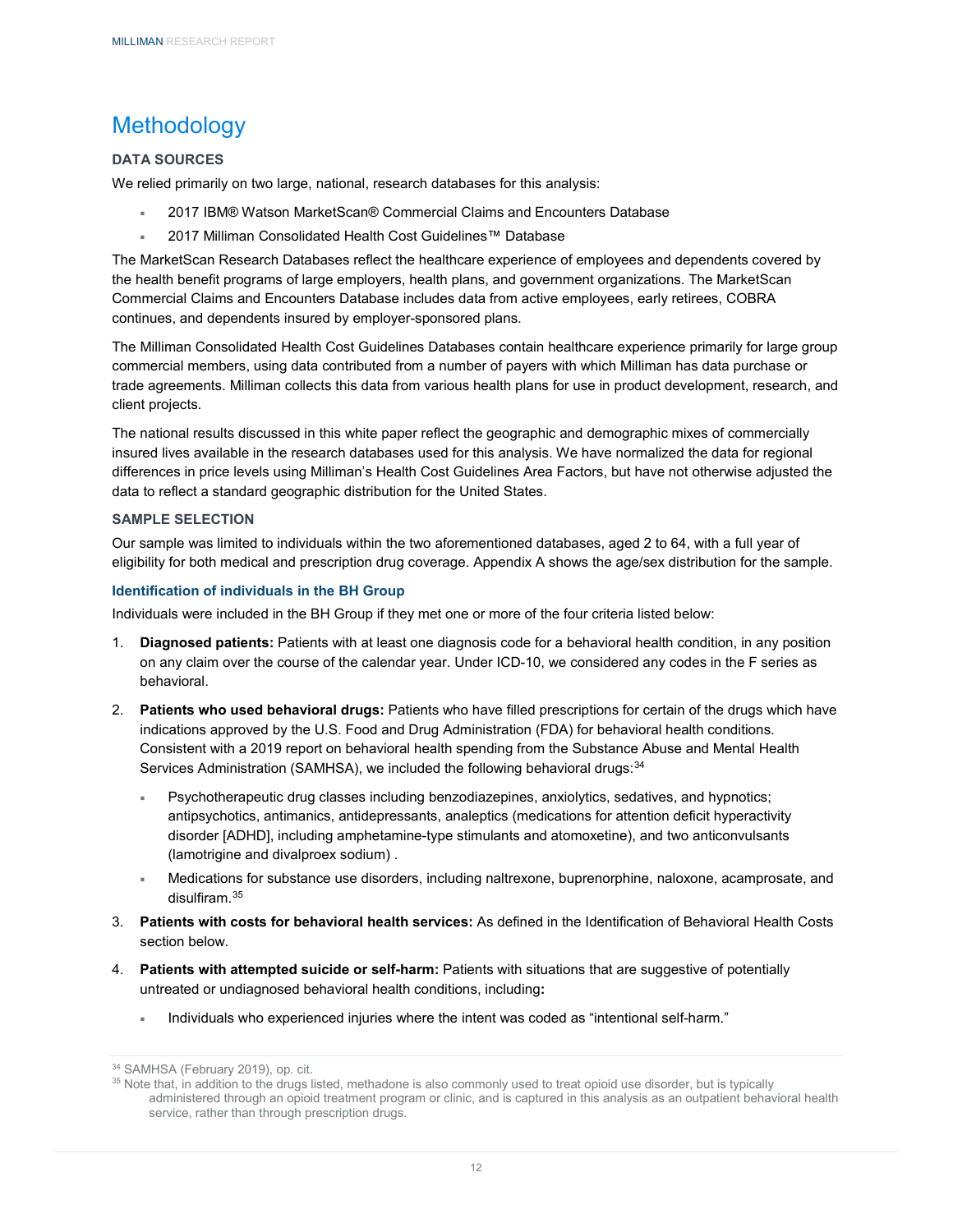- Individuals who experienced poisoning by drugs, medications, or biological substances where the intent was coded as "intentional self-harm."
- Individuals who experienced toxic effects of chiefly nonmedicinal substances where the intent was coded as "intentional self-harm."
- Individuals who experienced asphyxiation where the intent was coded as "intentional self-harm."

Under ICD-10, we used any codes in the X71-X83 range, or any codes in the T36-T65 or T71 series with a sixth character of 2 (except for T36.9, T37.9, T39.9, T41.4, T42.7, T43.9, T45.9, T47.9, T49.9, T51.9, T52.9, T53.9, T54.9, T56.9, T57.9, T58.0, T58.1, T58.9, T59.9, T60.9, T61.0, T61.1, T61.9, T62.9, T63.9, T64.0, T64.8, and T65.9, which are included if the fifth character is 2), as well as T14.91.<sup>[36](#page-15-0)</sup>

Appendix B shows the number of individuals identified based on each of these criteria.

**Substance use disorders:** Individuals were identified as having a substance use disorder if they had any diagnosis codes in the F10-F19 series of ICD-10, filled any prescriptions for medication for substance use disorders, used any substance use disorder-specific healthcare services, or experienced poisoning or toxic effects of substances where the intent was coded as "intentional self-harm." Appendix C shows the overlap between individuals identified with mental health conditions and substance use disorder.

**Serious mental illness:** Individuals were identified as having a serious mental illness (SMI) if they had any ICD-10 diagnosis codes corresponding to schizophrenia or related disorders (F20-F29), severe manic episodes (F30.13, F30.2), severe bipolar disorder (F31.13, F31.2, F31.4, F31.5, F31.63, F31.64), or severe major depression (F32.2, F32.3, F33.2, F33.3). The latter three criteria include all of the ICD-10 diagnosis codes that included the designation "severe" for these conditions. Diagnosis codes do not always specify the level of severity or functional impairment experienced by the individual, and as such not all individuals with serious mental illness can be identified in a claimsbased analysis. Other individuals may have also had severe forms of these conditions, but the level of detail available in claims data is not sufficient to identify the severity level in all cases. Individuals identified as having behavioral conditions based only on use of behavioral health services, psychotropic drugs, or instances of self-harm or suicide attempts (and not on the basis of behavioral health diagnoses) were not considered for identification as having SMI. The definition of SMI used in this study is one approach to identifying individuals with SMI, and other approaches may produce differing results.

**Nicotine dependence:** We included individuals with diagnoses of nicotine dependence in our behavioral group. Guidance from the American Psychiatric Association (APA) recommends that clinicians use substance dependence codes for individuals with moderate or severe substance use disorders.[37](#page-15-1) This includes the use of nicotine dependence codes for individuals with tobacco use disorder. Tobacco use disorder is considered a substance use disorder within the DSM-V. However, SAMHSA reports on but does not include tobacco use in its measures of substance use disorders from the NSDUH, and did not include smoking cessation aids in its 2019 report on behavioral health spending (though it did include medical claims with nicotine dependence diagnoses).

#### **Additional commentary on identification criteria**

In some studies, more stringent identification criteria may be used, such as excluding claims for laboratory services, requiring diagnoses to appear on multiple healthcare encounters, only including prescription drugs as secondary confirmation for behavioral health conditions, or only including individuals with substance dependence codes when accompanied by other evidence of a use disorder. Not all clinicians follow the APA's recommendations regarding the use of substance dependence codes, and some individuals may experience substance dependence without other complicating factors necessary to establish a substance use disorder diagnosis under DSM-V.

<span id="page-15-0"></span><sup>36</sup> Hedegaard, H., Schoenbaum, M., Claassen, C., et al. (February 2018). Issues in Developing a Surveillance Case Definition for Nonfatal Suicide Attempt and Intentional Self-harm Using International Classification of Diseases, Tenth Revision, Clinical Modification (ICD-10-CM) Coded Data. *National Health Statistics Reports*, Number 108. Retrieved August 11, 2020, from https://www.ncbi.nlm.nih.gov/pubmed/29616901.

<span id="page-15-1"></span><sup>37</sup> American Psychiatric Association. DSM-5 Diagnoses and New ICD-10-CM Codes. Retrieved August 11, 2020 from https://www.psychiatry.org/File%20Library/Psychiatrists/Practice/DSM/ICD10-Changes-Listed-by-ICD10-October-2017.pdf (PDF download).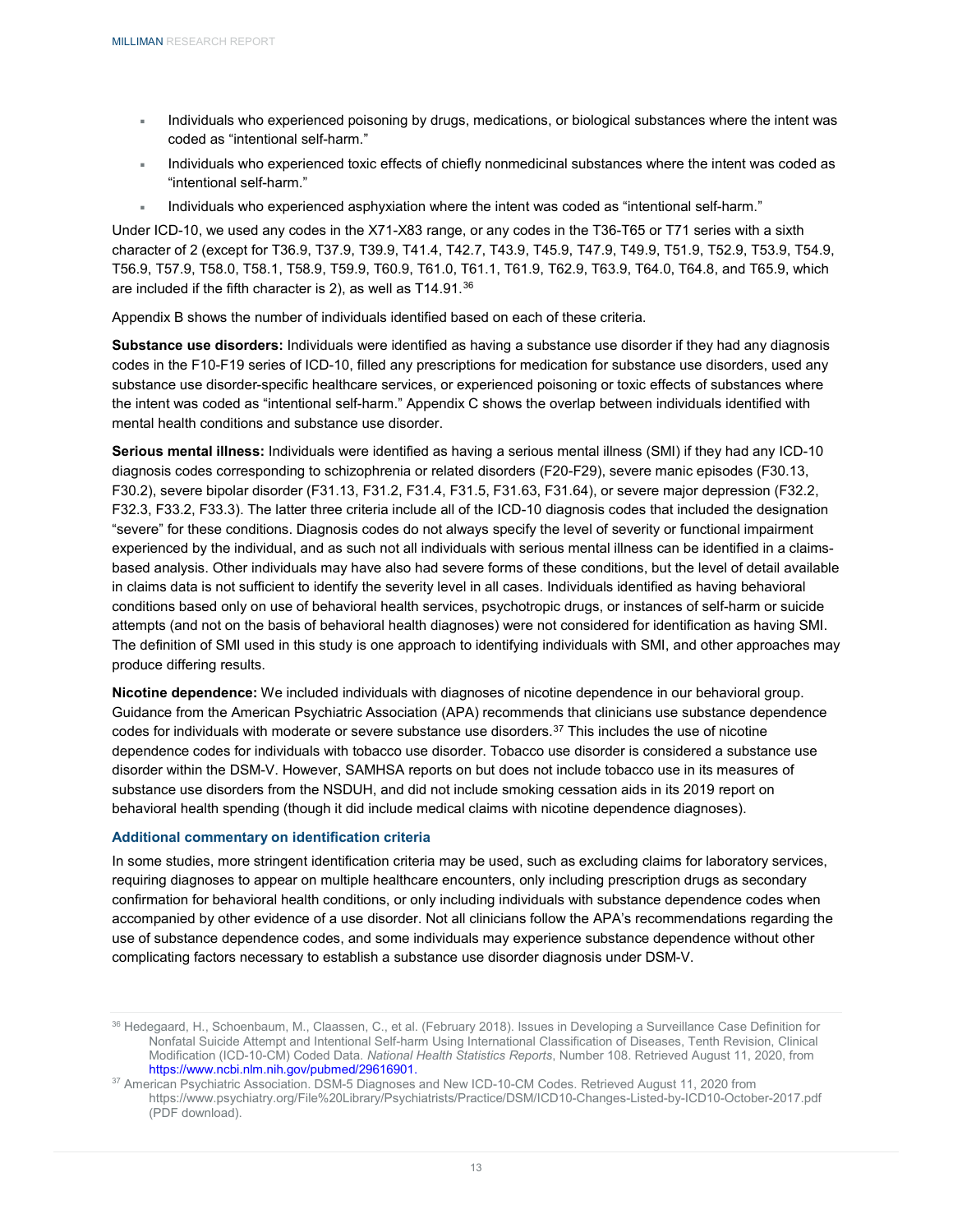## **Identification of behavioral health costs**

We identified costs related to behavioral health using the criteria below:

- 1. **Core behavioral health services:** The allowed costs of services on any claims (related to any behavioral health or medical/surgical provider) that are specific to behavioral health or that are provided by behavioral health professionals, including inpatient hospital admissions with a diagnosis-related group (DRG) related to behavioral health, admissions to residential facilities for mental health or substance use disorders, partial hospitalization, or intensive outpatient programs, as well as professional visits and services that are specific to behavioral health, excluding screenings and evaluations that did not produce any behavioral health diagnoses.
- 2. **Behavioral health drugs:** The allowed costs of prescription drugs as described in the Identification of Individuals in the BH Group section above ("Patients who used behavioral drugs").

As a supplemental analysis, we also identified primary care visits with a principal diagnosis of behavioral health. In this report, service costs of these visits have not been included as behavioral health costs, unless they were coded as professional visits or services specific to behavioral health. If these costs had been included as behavioral healthspecific costs, the proportion of total costs that are associated with behavioral health treatment for the total population would have risen by 0.2%, from 4.4% to 4.6%.

Any costs not identified as relating to behavioral health were classified as medical/surgical costs throughout this report.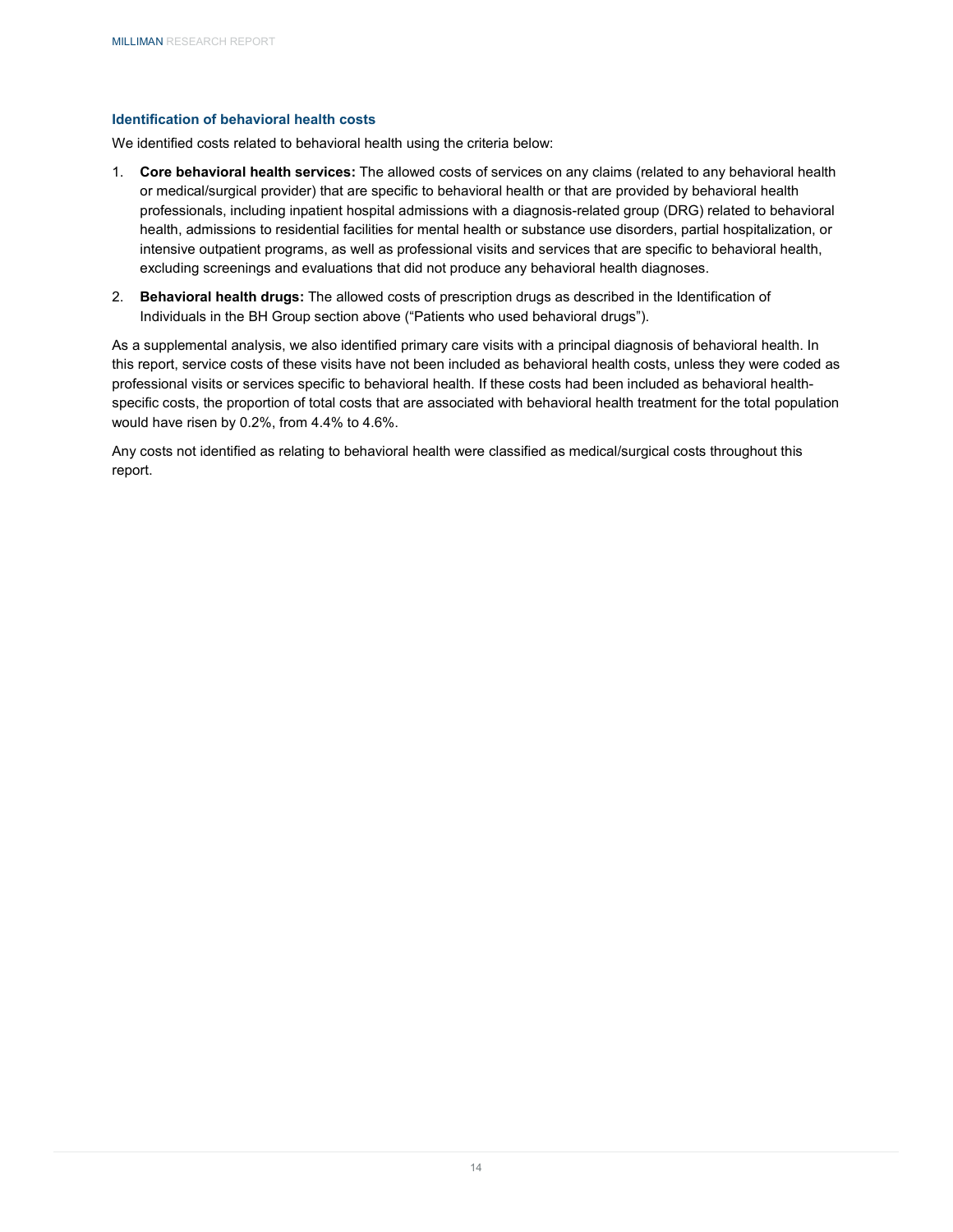## <span id="page-17-0"></span>Caveats and limitations

We have not audited the data sets used for this analysis, but have extensive experience using them, and have found them to be reasonable. Any errors or omissions in the data sets could affect the results in this report. Some of the data contributors may use third-party vendors to provide behavioral healthcare services, which could lead to the exclusion of some behavioral healthcare claims from these data sets. We are not able to identify coverage levels or use of third-party vendors for behavioral healthcare in the data sets used for this analysis. However, in our experience, the vast majority of contributors report reasonable claims volumes for behavioral health services.

This study is based on a sample of commercially insured individuals in the United States (predominantly those with employer-sponsored insurance, and not including those with public insurance provided through a commercial entity, such as Medicare Advantage or Medicaid managed care), and results may not be generalizable to those with other types of insurance coverage (or with no insurance coverage at all). We focused on individuals with 12 months of continuous insurance eligibility, which may have excluded some individuals with complex medical/surgical or behavioral healthcare needs who might have been less likely to maintain continuous employment (and thus insurance eligibility). Appendix A provides a comparison of the age and sex distribution present in our study sample to U.S. Census Bureau data for the privately insured population.

All costs presented in this report are provided without adjustment for differences in age, sex, health risk, or other factors. These and other factors may contribute to cost differences described throughout this report. The intent of the analysis is to describe the differences in healthcare use and costs between different population segments, not to attribute those differences to any individual factor or cause.

We identified behavioral health conditions based on information observable in administrative claims data. Not all individuals with behavioral healthcare needs are identifiable by this approach. Further, any healthcare expenses that were not submitted to an insurer for reimbursement were not included in this study. Services that were denied for payment by insurers may not be fully represented within our data. Because of this limitation, the true number of individuals with behavioral health needs or who used behavioral health services may be understated.

## <span id="page-17-1"></span>**ACKNOWLEDGMENTS**

This report was commissioned on behalf of The Path Forward for Mental Health and Substance Use by the Mental Health Treatment and Research Institute LLC (MHTARI), a tax-exempt subsidiary of The Bowman Family Foundation, and was completed under the terms of the consulting services agreement between Milliman and MHTARI. All opinions and conclusions are those of the authors. Milliman does not intend to benefit or create a legal duty to any recipients of this report. As a matter of policy, Milliman does not endorse any particular product, service, or initiative, and no such endorsement is intended for The Path Forward.

The authors would like to thank Anne Jackson for her helpful input and peer review of this material.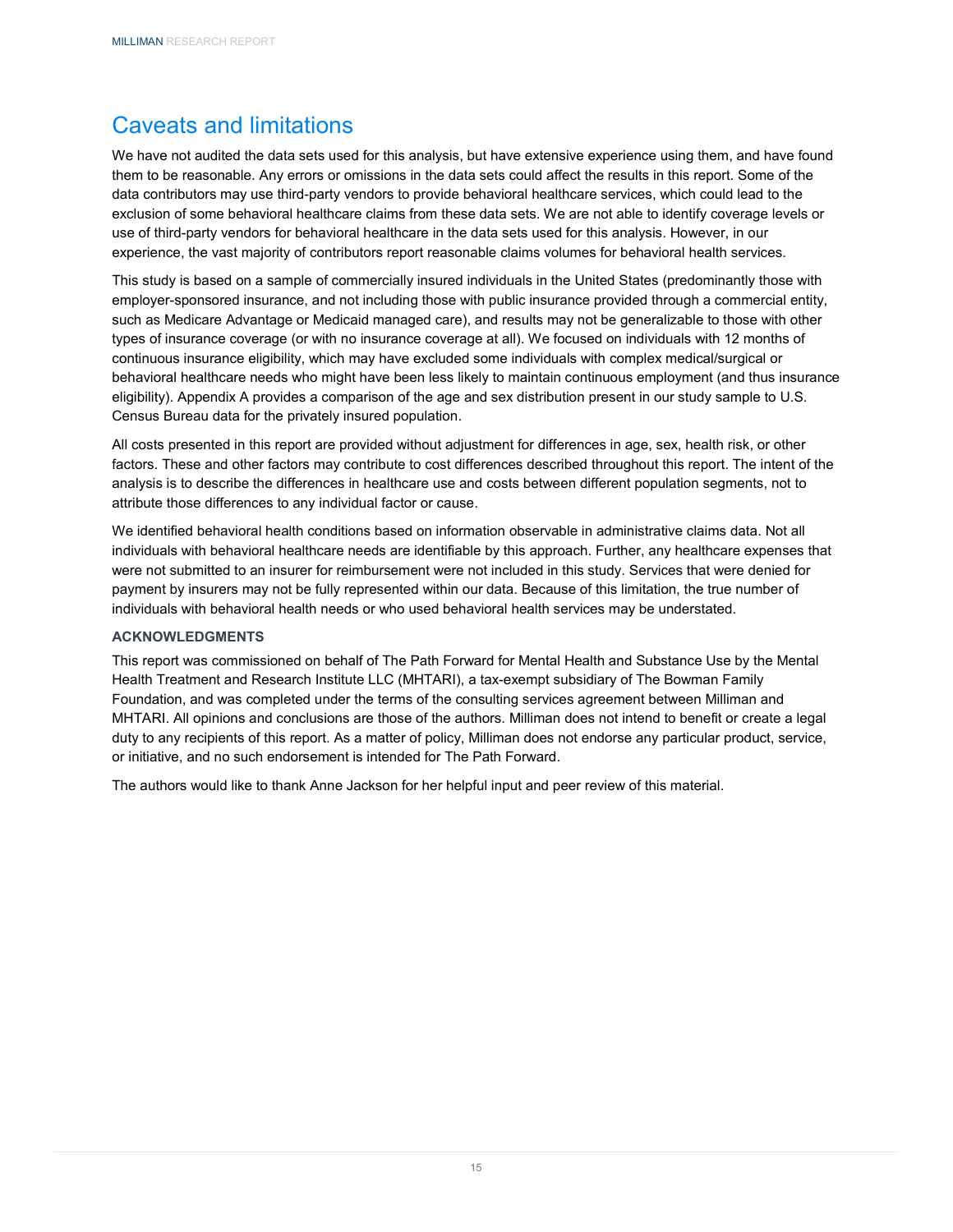## <span id="page-18-0"></span>Appendix A: Attrition Table and Age/Sex Distribution of Sample

#### **FIGURE 11: DEVELOPMENT OF STUDY SAMPLE**

| <b>SAMPLE SELECTION STEP</b>                     | <b>SAMPLE SIZE</b> |                 | PERCENTAGE OF TOTAL   | <b>PERCENTAGE OF</b><br><b>THOSE EXCLUDED</b> |  |
|--------------------------------------------------|--------------------|-----------------|-----------------------|-----------------------------------------------|--|
|                                                  | <b>INCLUDED</b>    | <b>EXCLUDED</b> | <b>LIVES RETAINED</b> |                                               |  |
| Starting point commercial data                   | 45.903.262         |                 | 100%                  |                                               |  |
| Step 1: require 12 months of medical eligibility | 31.775.414         | 14, 127, 848    | 69.2%                 | 56.8%                                         |  |
| Step 2: require 12 months of Rx eligibility      | 21,931,907         | 9,843,507       | 47.8%                 | 39.5%                                         |  |
| Step 3: restrict to ages 2 to 64                 | 21,009,321         | 922.586         | 45.8%                 | 3.7%                                          |  |
| Final sample                                     | 21,009,321         | 54,487,370      | 45.8%                 |                                               |  |

#### **FIGURE 12: DEMOGRAPHIC CHARACTERISTICS OF STUDY POPULATION, COMPARED TO PRIVATELY INSURED U.S. POPULATION, 2017**

|                                           | <b>OVERALL</b> |                   | <b>FEMALE</b> |                   |               | <b>MALE</b>       |  |
|-------------------------------------------|----------------|-------------------|---------------|-------------------|---------------|-------------------|--|
| <b>AGE GROUP</b>                          | <b>NUMBER</b>  | <b>PERCENTAGE</b> | <b>NUMBER</b> | <b>PERCENTAGE</b> | <b>NUMBER</b> | <b>PERCENTAGE</b> |  |
| <b>STUDY POPULATION</b>                   |                |                   |               |                   |               |                   |  |
| 2 to 10 years                             | 2,275,989      | 10.8%             | 1,111,434     | 5.3%              | 1,164,555     | 5.5%              |  |
| 11 to 18 years                            | 2,506,914      | 11.9%             | 1,228,885     | 5.8%              | 1,278,029     | 6.1%              |  |
| 19 to 24 years                            | 2,020,855      | 9.6%              | 995,021       | 4.7%              | 1,025,834     | 4.9%              |  |
| 25 to 34 years                            | 2,907,764      | 13.8%             | 1,497,501     | 7.1%              | 1,410,263     | 6.7%              |  |
| 35 to 44 years                            | 3,381,867      | 16.1%             | 1,755,447     | 8.4%              | 1,626,420     | 7.7%              |  |
| 45 to 54 years                            | 3,890,655      | 18.5%             | 2,023,460     | 9.6%              | 1,867,195     | 8.9%              |  |
| 55 to 64 years                            | 4,025,277      | 19.2%             | 2,097,952     | 10.0%             | 1,927,325     | 9.2%              |  |
| Total (ages 2 to 64)                      | 21,009,321     | 100.0%            | 10,709,700    | 51.0%             | 10,299,621    | 49.0%             |  |
| <b>PRIVATELY INSURED U.S. POPULATION*</b> |                |                   |               |                   |               |                   |  |
| 2 to 10 years                             | 22,553,197     | 12.1%             | 11,000,724    | 5.9%              | 11,552,473    | 6.2%              |  |
| 11 to 18 years                            | 22,488,048     | 12.1%             | 10,950,881    | 5.9%              | 11,537,167    | 6.2%              |  |
| 19 to 24 years                            | 17,684,845     | 9.5%              | 8,641,955     | 4.6%              | 9,042,890     | 4.8%              |  |
| 25 to 34 years                            | 31,364,549     | 16.8%             | 15,585,769    | 8.4%              | 15,778,780    | 8.5%              |  |
| 35 to 44 years                            | 29,912,315     | 16.0%             | 15, 105, 744  | 8.1%              | 14,806,571    | 7.9%              |  |
| 45 to 54 years                            | 31,792,470     | 17.0%             | 16,221,498    | 8.7%              | 15,570,972    | 8.3%              |  |
| 55 to 64 years                            | 30,708,381     | 16.5%             | 15,948,703    | 8.6%              | 14,759,678    | 7.9%              |  |
| Total (ages 2 to 64)                      | 186,503,805    | 100.0%            | 93,455,274    | 50.1%             | 93,048,531    | 49.9%             |  |

\* Source: U.S. Census Bureau, Current Population Survey, Annual Social and Economic Supplement, 2018. Note that the Current Population Survey inquires about prior year insurance status, so the 2018 survey results represent insurance status for the year 2017.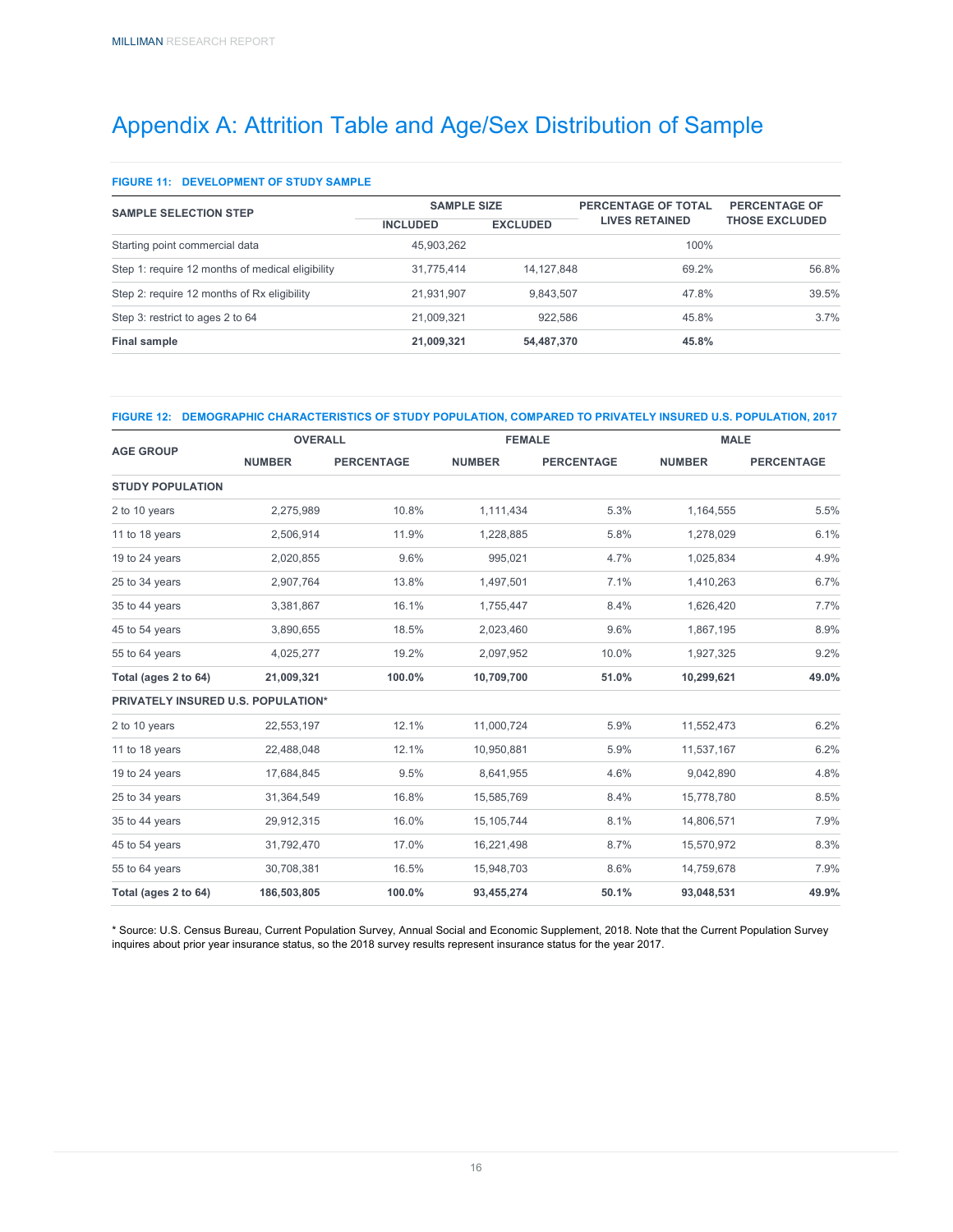# <span id="page-19-0"></span>Appendix B: Identification of Patients in the BH Group

### **FIGURE 13: COUNT OF INDIVIDUALS IN STUDY SAMPLE BASED ON BEHAVIORAL HEALTH CRITERIA IDENTIFIED, 2017**

| <b>BEHAVIORAL HEALTH CRITERIA</b>                                                     | <b>NUMBER</b> | % OF TOTAL |
|---------------------------------------------------------------------------------------|---------------|------------|
| All patients in the BH Group                                                          | 5,733,998     | 100.0%     |
| <b>PATIENTS IDENTIFIED BASED ON </b>                                                  |               |            |
| <b>Behavioral diagnoses</b>                                                           | 4,191,654     | 73.1%      |
| Attempted suicide or self-harm                                                        | 15.761        | 0.3%       |
| Use of behavioral drugs                                                               | 4,271,824     | 74.5%      |
| Use of behavioral services                                                            | 1,346,382     | 23.5%      |
| <b>SINGLE CRITERION ONLY</b>                                                          |               |            |
| Behavioral diagnoses only                                                             | 932,752       | 16.3%      |
| Attempted suicide or self-harm only                                                   | 520           | 0.0%       |
| Use of behavioral drugs only                                                          | 1,495,272     | 26.1%      |
| Use of behavioral services only                                                       | 17,506        | 0.3%       |
| <b>TWO CRITERIA</b>                                                                   |               |            |
| BH diagnoses and attempted suicide or self-harm                                       | 758           | 0.0%       |
| BH diagnoses and use of BH drugs                                                      | 1,944,155     | 33.9%      |
| BH diagnoses and use of BH services                                                   | 496,066       | 8.7%       |
| Attempted suicide or self-harm and use of BH drugs                                    | 99            | 0.0%       |
| Attempted suicide or self-harm and use of BH services                                 | 13            | 0.0%       |
| Use of BH drugs and use of BH services                                                | 16,060        | 0.3%       |
| <b>THREE CRITERIA</b>                                                                 |               |            |
| BH diagnoses, attempted suicide or self-harm, and use of BH drugs                     | 1.186         | 0.0%       |
| BH diagnoses, attempted suicide or self-harm, and use of BH services                  | 1,685         | 0.0%       |
| BH diagnoses, use of BH drugs, and use of BH services                                 | 803,552       | 14.0%      |
| Attempted suicide or self-harm, use of BH drugs, and use of BH services               | 0             | 0.0%       |
| <b>ALL FOUR CRITERIA</b>                                                              |               |            |
| BH diagnoses, attempted suicide or self-harm, use of BH drugs, and use of BH services | 11,500        | 0.2%       |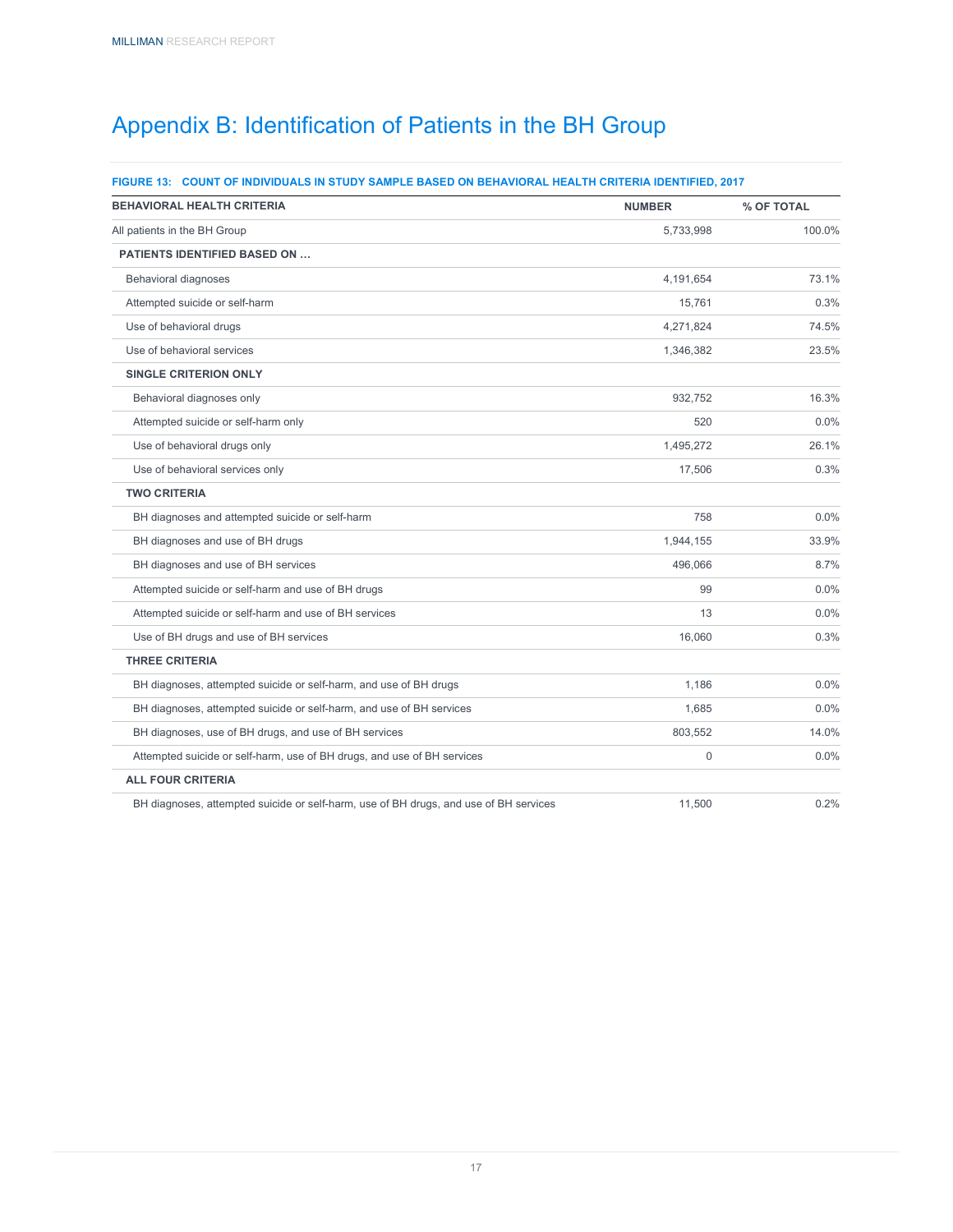# <span id="page-20-0"></span>Appendix C: Overlap of Patients in the Mental Health and Substance Use Disorder Groups

| <b>BEHAVIORAL HEALTH</b><br><b>GROUPS</b> | <b>RELATIONSHIP</b>                 | <b>HIGH-COST PATIENTS</b> |                           | <b>NON-HIGH-COST PATIENTS</b> |                           |               | <b>TOTAL</b> |  |
|-------------------------------------------|-------------------------------------|---------------------------|---------------------------|-------------------------------|---------------------------|---------------|--------------|--|
|                                           | <b>BETWEEN</b><br><b>CONDITIONS</b> | <b>NUMBER</b>             | % OF COST<br><b>GROUP</b> | <b>NUMBER</b>                 | % OF COST<br><b>GROUP</b> | <b>NUMBER</b> | % OF TOTAL   |  |
| No BH                                     | (A)                                 | 908,631                   | 43.2%                     | 14,366,692                    | 76.0%                     | 15,275,323    | 72.7%        |  |
| MH but no SUD                             | (B)                                 | 880,982                   | 41.9%                     | 3,944,517                     | 20.9%                     | 4,825,499     | 23.0%        |  |
| SUD but no MH                             | (C)                                 | 99,380                    | 4.7%                      | 316,654                       | 1.7%                      | 416,034       | 2.0%         |  |
| Both MH and SUD                           | (D)                                 | 211,939                   | 10.1%                     | 280,526                       | 1.5%                      | 492,465       | 2.3%         |  |
| Any MH                                    | $(E) = (B) + (D)$                   | 1,092,921                 | 52.0%                     | 4,225,043                     | 22.3%                     | 5,317,964     | 25.3%        |  |
| Any SUDs                                  | $(F) = (C) + (D)$                   | 311,319                   | 14.8%                     | 597,180                       | 3.2%                      | 908,499       | 4.3%         |  |
| Any BH                                    | $(G) = (B) + (C) + (D)$             | 1,192,301                 | 56.8%                     | 4.541.697                     | 24.0%                     | 5,733,998     | 27.3%        |  |
| Total population                          | $(H) = (A) + (G)$                   | 2,100,932                 | 100.0%                    | 18,908,389                    | 100.0%                    | 21,009,321    | 100.0%       |  |